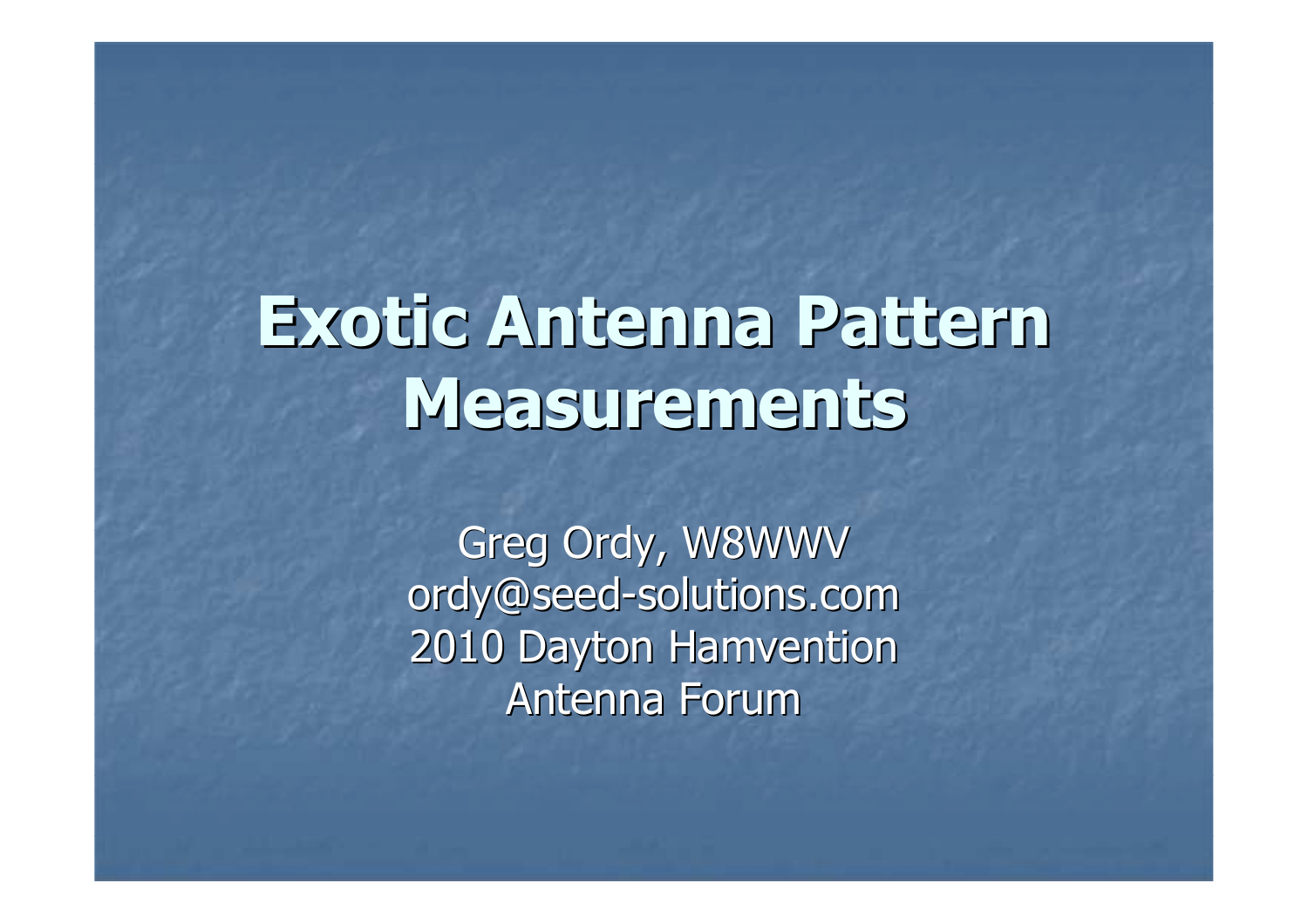#### **Overview**

 $\mathbb{R}^2$ NEC-Based Antenna Modeling is an indispensable part of antenna design.

- $\mathbb{R}^2$ But... I've never made a single contact on a<br>model!
- $\mathbb{R}^2$ D No lack of confidence in NEC, but rather a lack of confidence in my ability to model (antenna and environment), and then implement the model.
- $\mathbb{R}^2$ **Trust but verify (the more I can measure, the up to the light** better I sleep).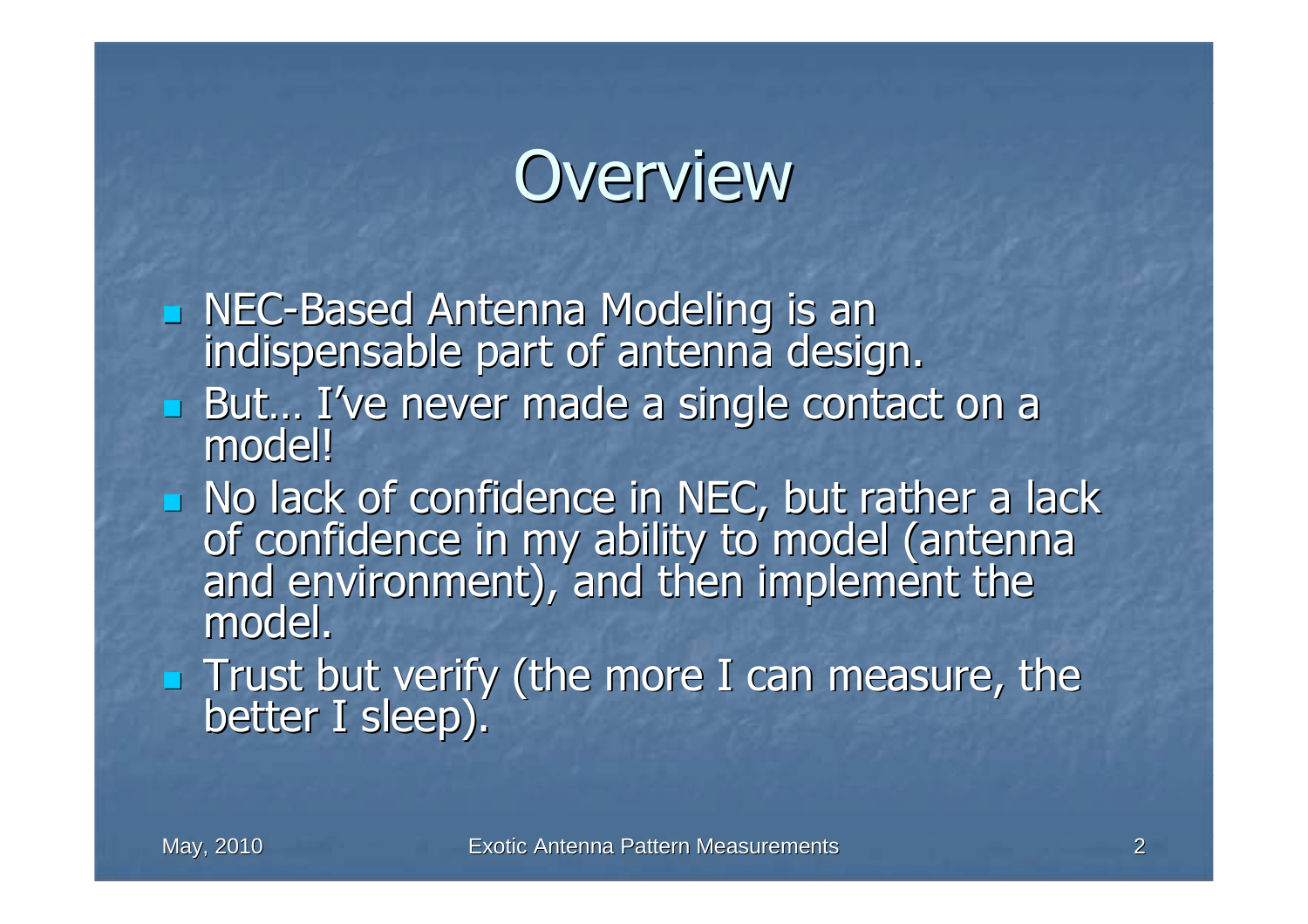#### Two Years Ago on this very Spot…

 $\mathbb{R}^2$ **Example 2008** I presented some work on measuring complex antenna currents on phased arrays using a VNA, a little custom hardware, and some custom software.

 $\mathbb{R}^2$ **Neasured currents were inserted back into** models to create gain and pattern predictions, across the whole band, not just 1 frequency. $\mathbb{R}^2$ **I** I wanted to *cross check* my results, especially when they seemed a little strange.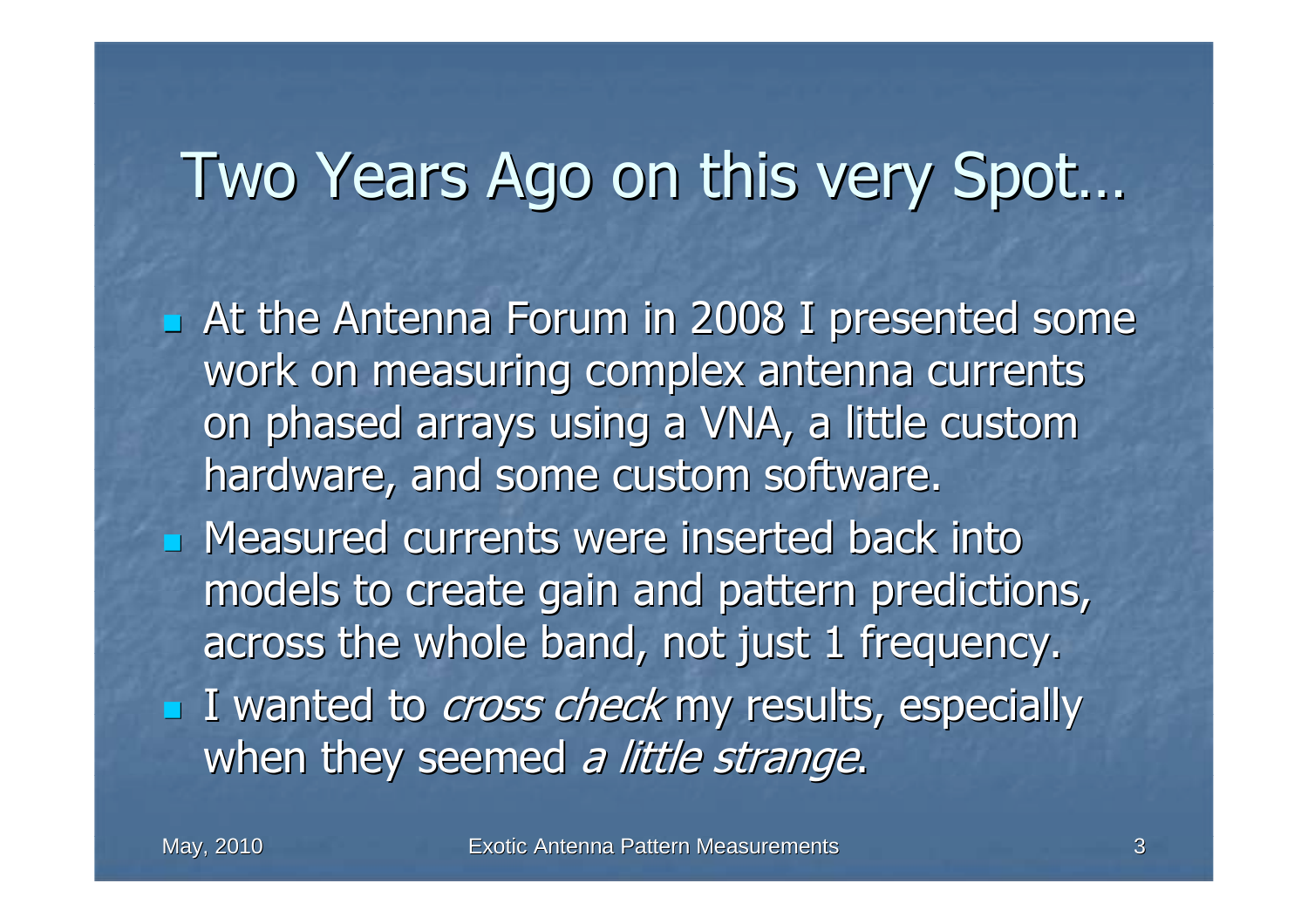#### Two Years Ago…

- **E** Consider my 6-element 80 meter phased vertical array, targeted for the SSB DX window.
- Due to the use of trapped elements (for 2 band operation) and compromise spacing (40'), I always expected a small performance bandwidth on 80 m.
- **Initially, I was happy to hit my target currents at the** single design frequency, but that's one frequency.
- **Because I had an 80 m Inverted Vee several hundred** feet away, located on a major axis, I realized that I could measure the F/B ratio using both antennas andtwo VNA transmission measurement sweeps.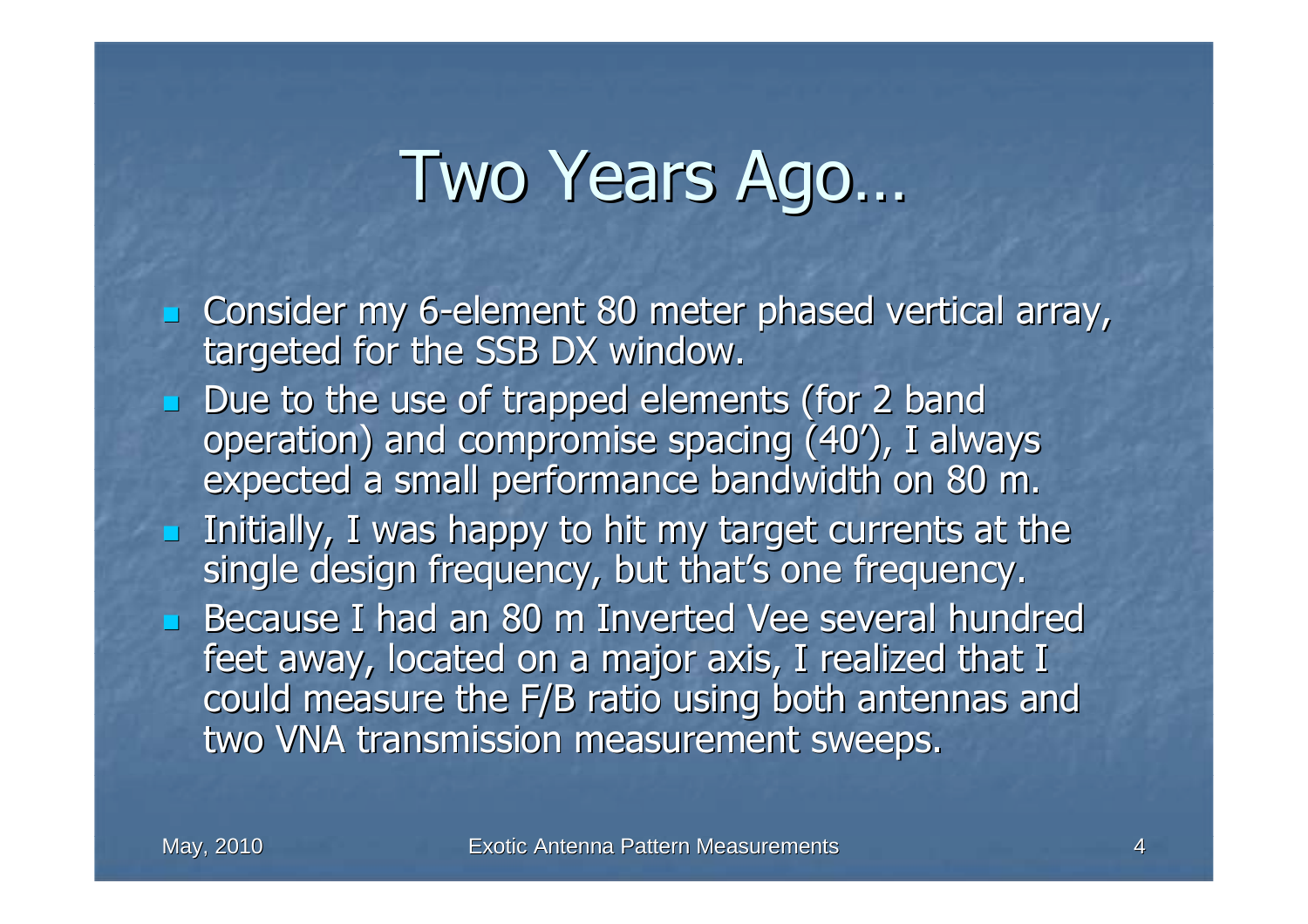#### Two Years Ago (2)…



Sweep the transmission response in one Sweep the transmission response in one direction, then the other, transfer to an Excel spreadsheet, subtract back from front to produce the F/B ratio, graph the result.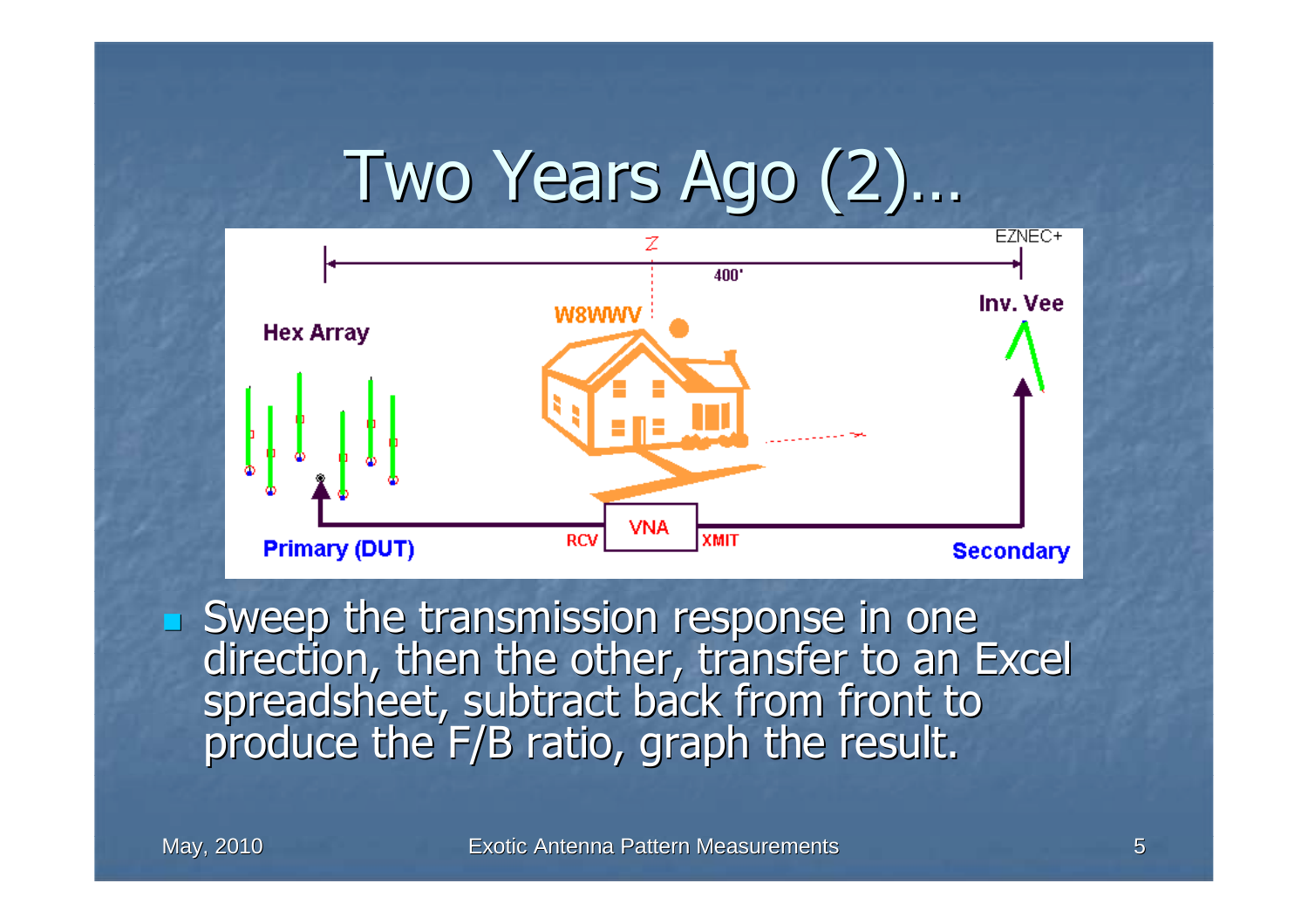# Two Years Ago (3)…



п Similar results using two different approaches – cross checking.

May, 2010

Exotic Antenna Pattern Measurements <sup>6</sup>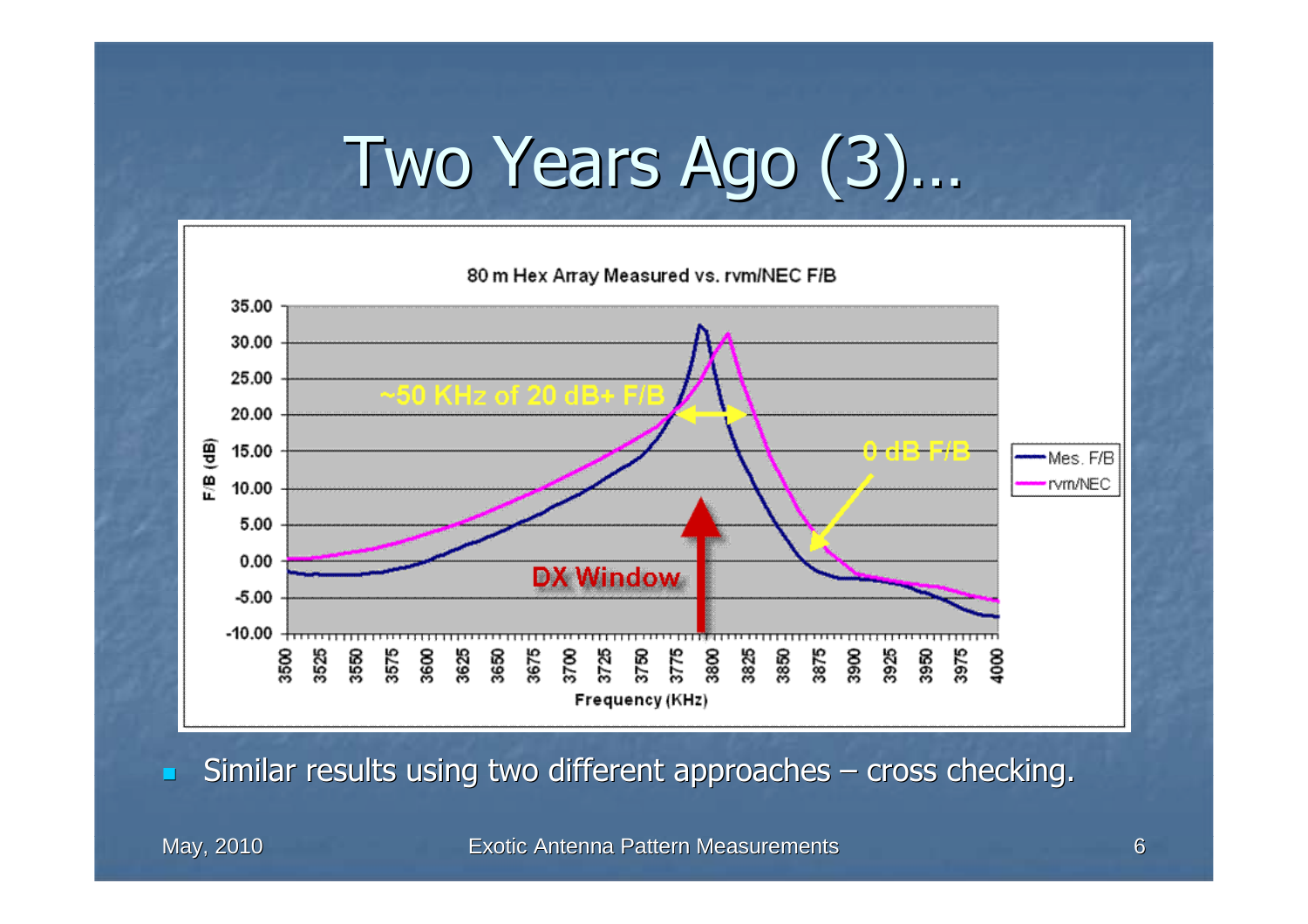# Two Years Ago (4)

 $\mathbb{R}^2$ **Neasurement of the F/B ratio using my home** antenna test range was fast and easy, but it was a lucky accident to have a second antenna close to the desired alignment, and preexisting transmission lines coming to a central point. $\mathbb{R}^2$  $\blacksquare$  I wanted to generalize the measurement approach, and use it in other situations. This presentation describes what happened next…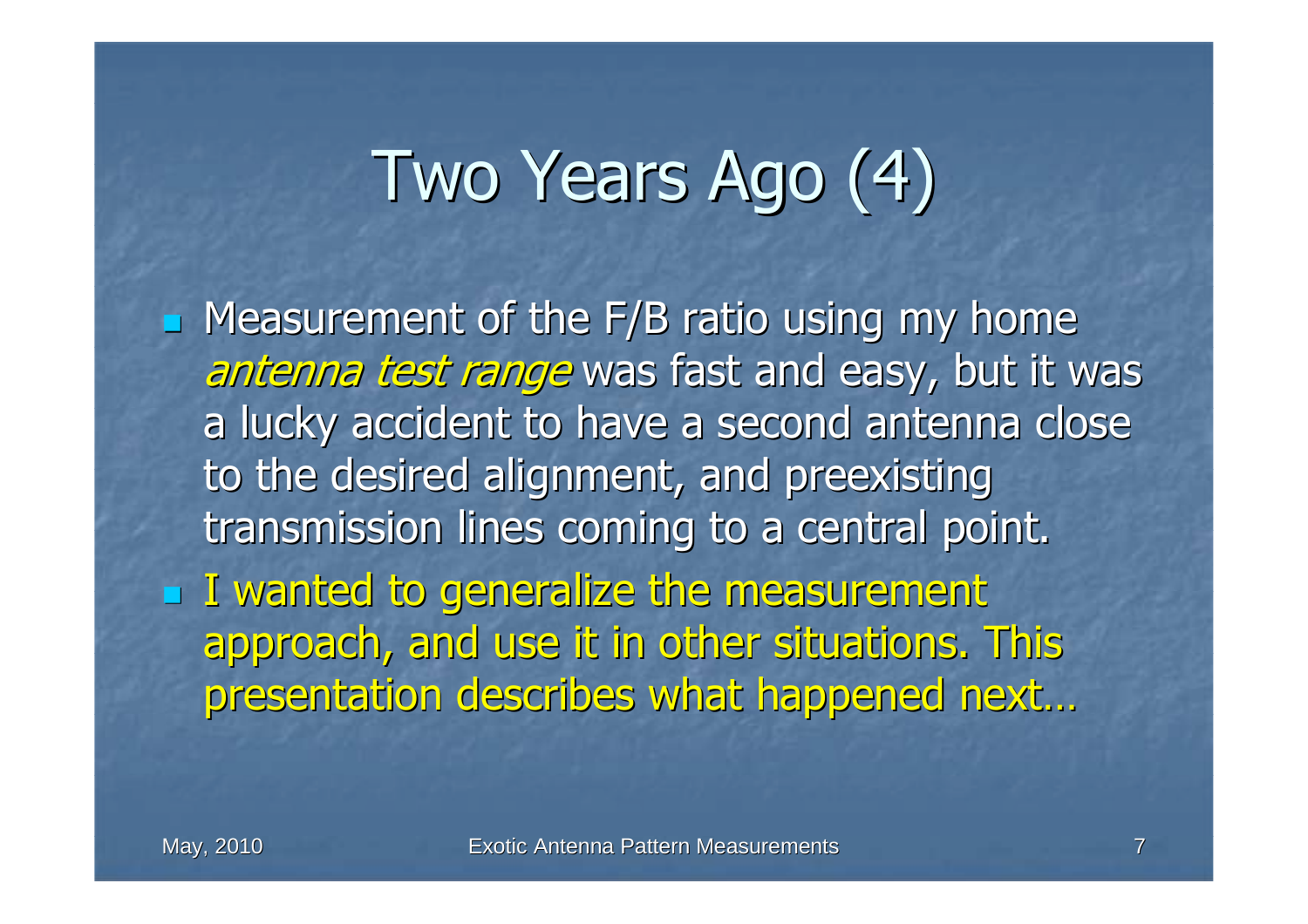# Let's Get Through the Theory…

■ What are the factors controlling the signal level between the transmitter and receiver?

- **Transmit Power Level**
- **D** Cable Losses
- DUT Antenna Response (AUT)
- **Path/Propagation Characteristics**
- **Secondary Antenna Response**
- **Receiver Settings (attenuator/preamp/detector calibration)**
- **All we care about, and what we want to isolate, is the AUT** response.
- We can do that by *trapping* the desired AUT characteristic between<br>two measurements that are then subtracted.
- So long as everything **but** the AUT response is held constant, the AUT characteristic is all that remains.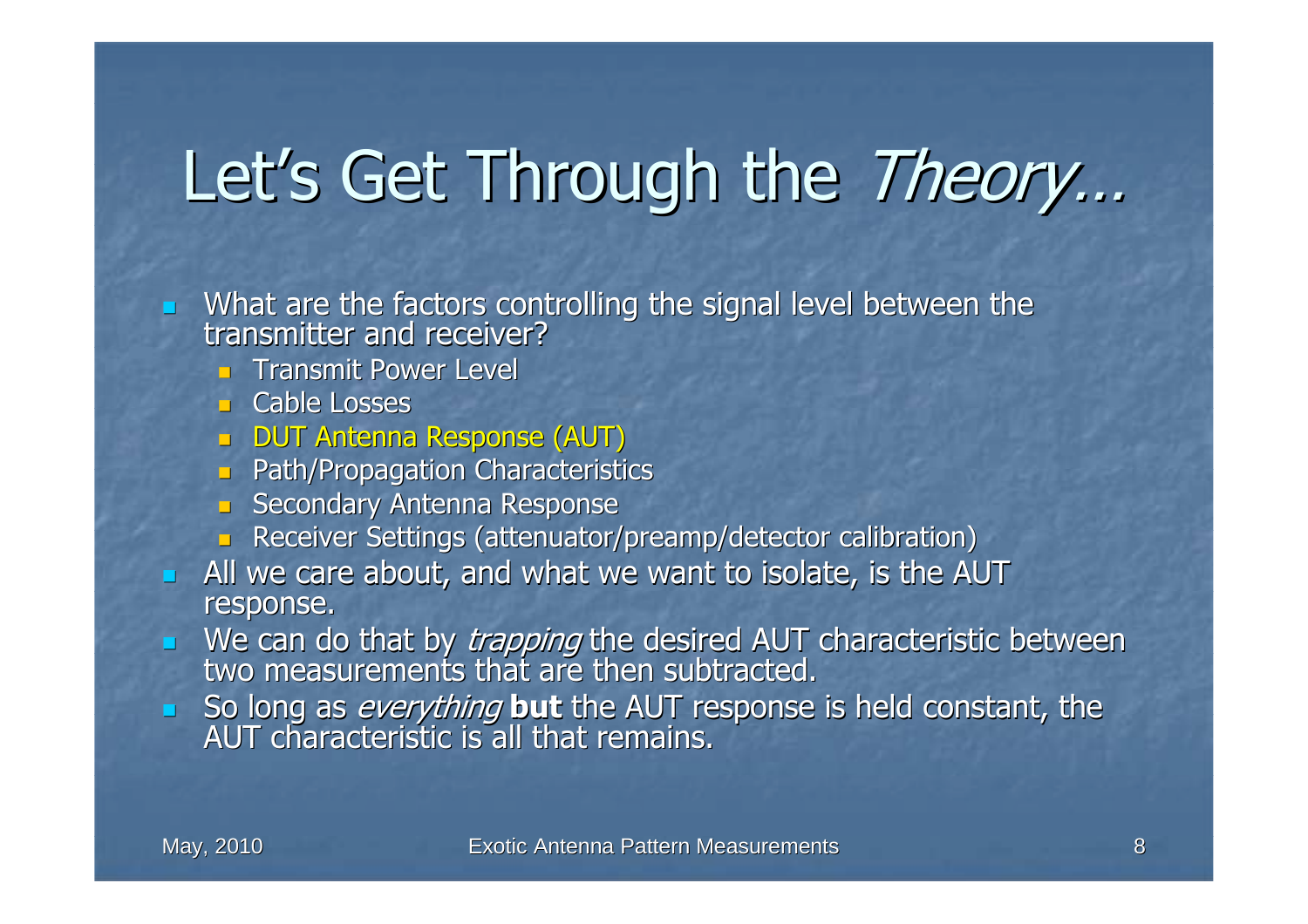Theory (2)

$$
F/B = (AUT_{Dir1} + S) - (AUT_{Dir2} + S)
$$
  

$$
F/B = AUT_{Dir1} - AUT_{Dir2}
$$

- It is obviously essential that all conditions (S) other than the AUT response be held constant across measurements.
- $\blacksquare$  If not, their difference will show up in the final result.
- This is not a true F/B measurement, since it's comparing<br>one directions front to another's back (unless we rotate).
- We are making signal strength transmission measurements, and ignoring the phase response.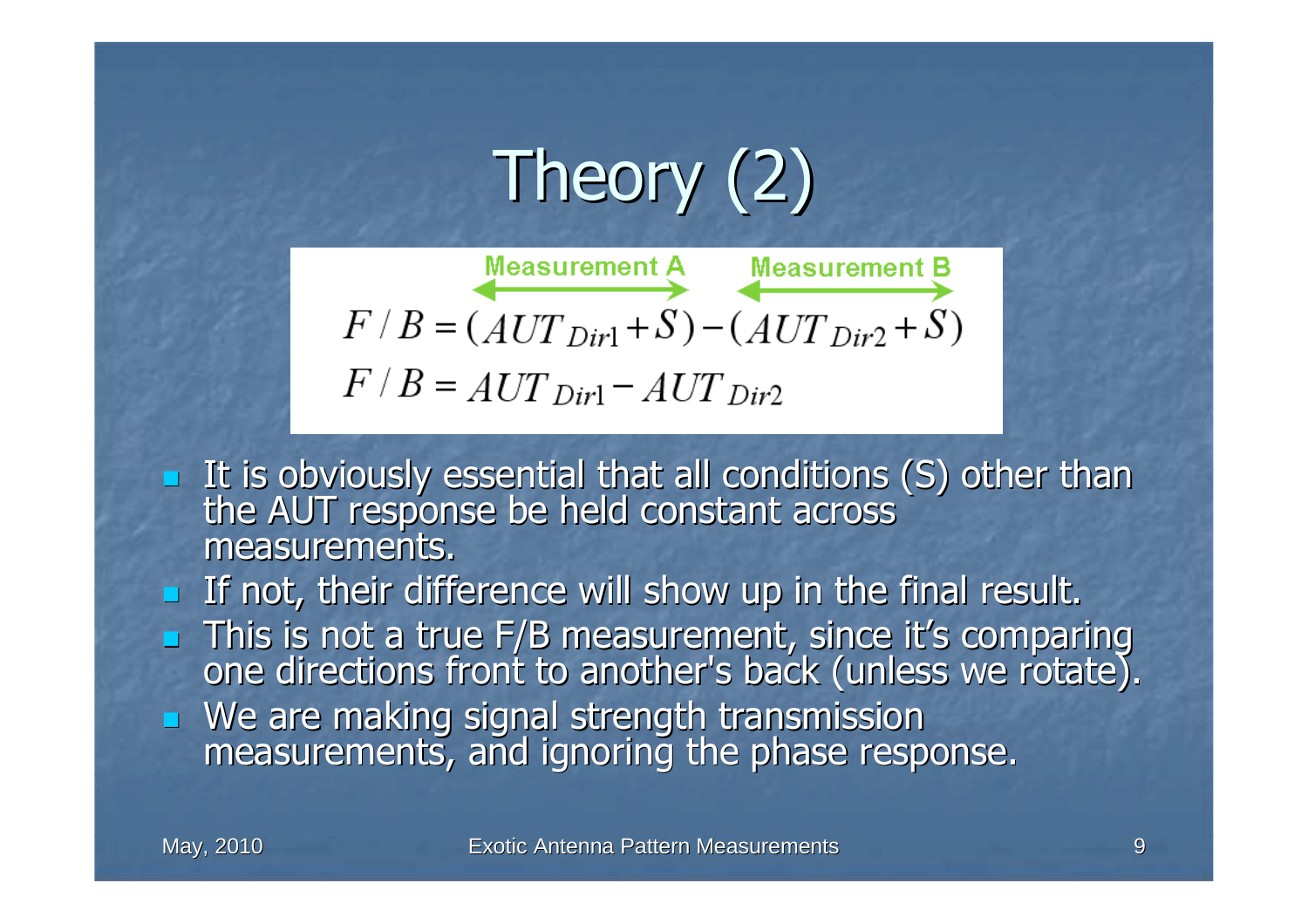#### What Can We Measure?

 $\mathbb{R}^2$ **Nost anything that can be captured as a** pair of subtracted measurements. $\mathbb{R}^2$ **F/B Ratio: Perhaps the most obvious.**  $\mathcal{L}_{\mathcal{A}}$ **By comparing against a reference,** such as the gain of a single element in the array. $\mathbb{R}^2$ **<u>Eliside to Side Ratio:</u> Helps detect pattern** distortion/symmetry.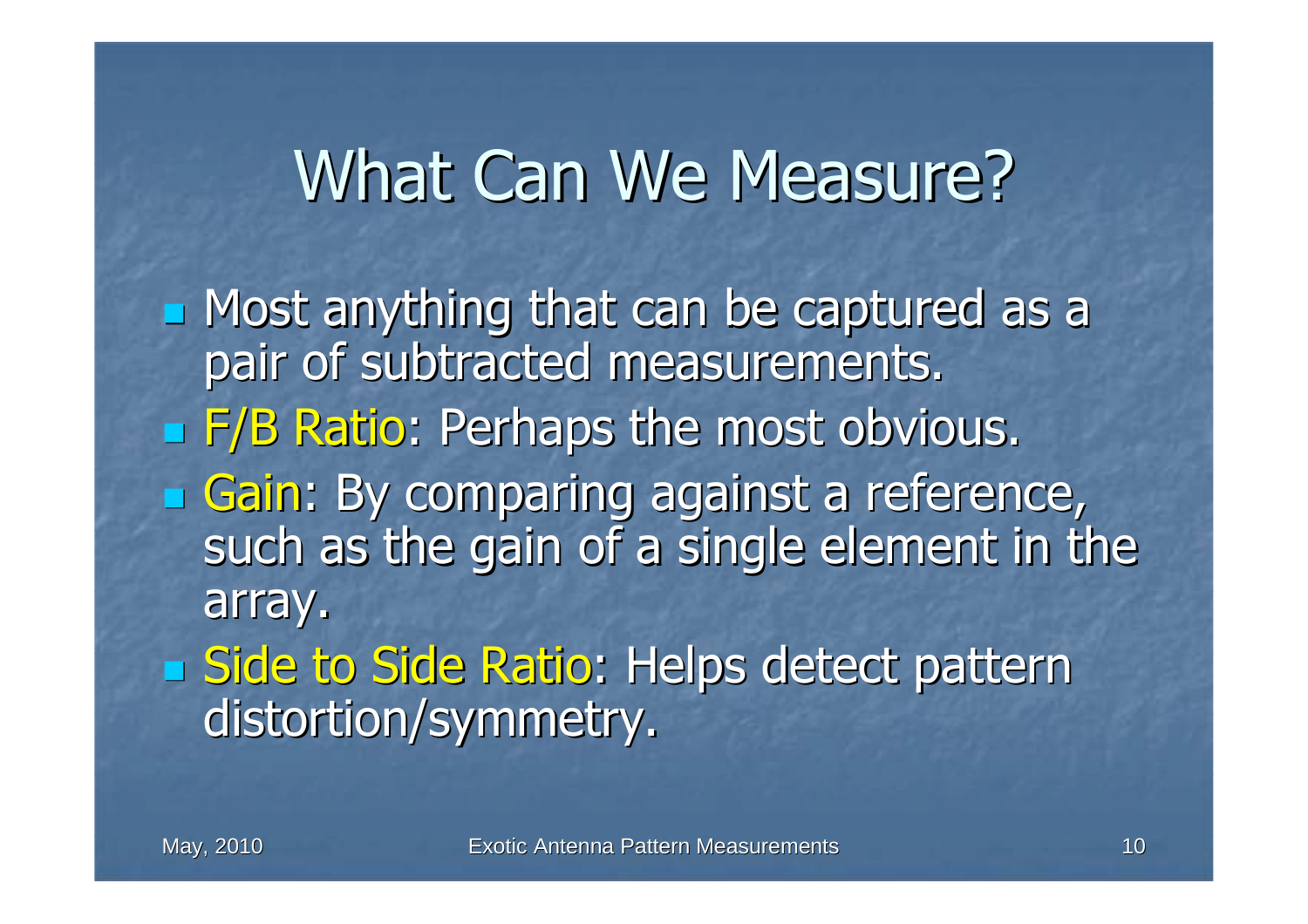#### Antenna Test Range

- We are talking about creating a traditional Antenna Test Range environment around our backyard antennas.  $\blacksquare$ Much has been written on this topic, many good references.
- The #1 requirement is to be able to test in the *far field,* beyond the Fraunhofer distance (d = 2D<sup>2</sup>/λ). Other rules of thumb suggest 3 to 10 λ separation (minimum).  $\lambda$  separation (minimum).
- $\blacksquare$  For the HF bands, the distance between the AUT (Antenna Under Test) and the secondary antenna needs to be several hundred to several thousand feet.
- **This means that we need to be able to operate and regional to a mean in the sympatical to** synchronize a transmitter and receiver connected to the two antennas within a few miles of each other.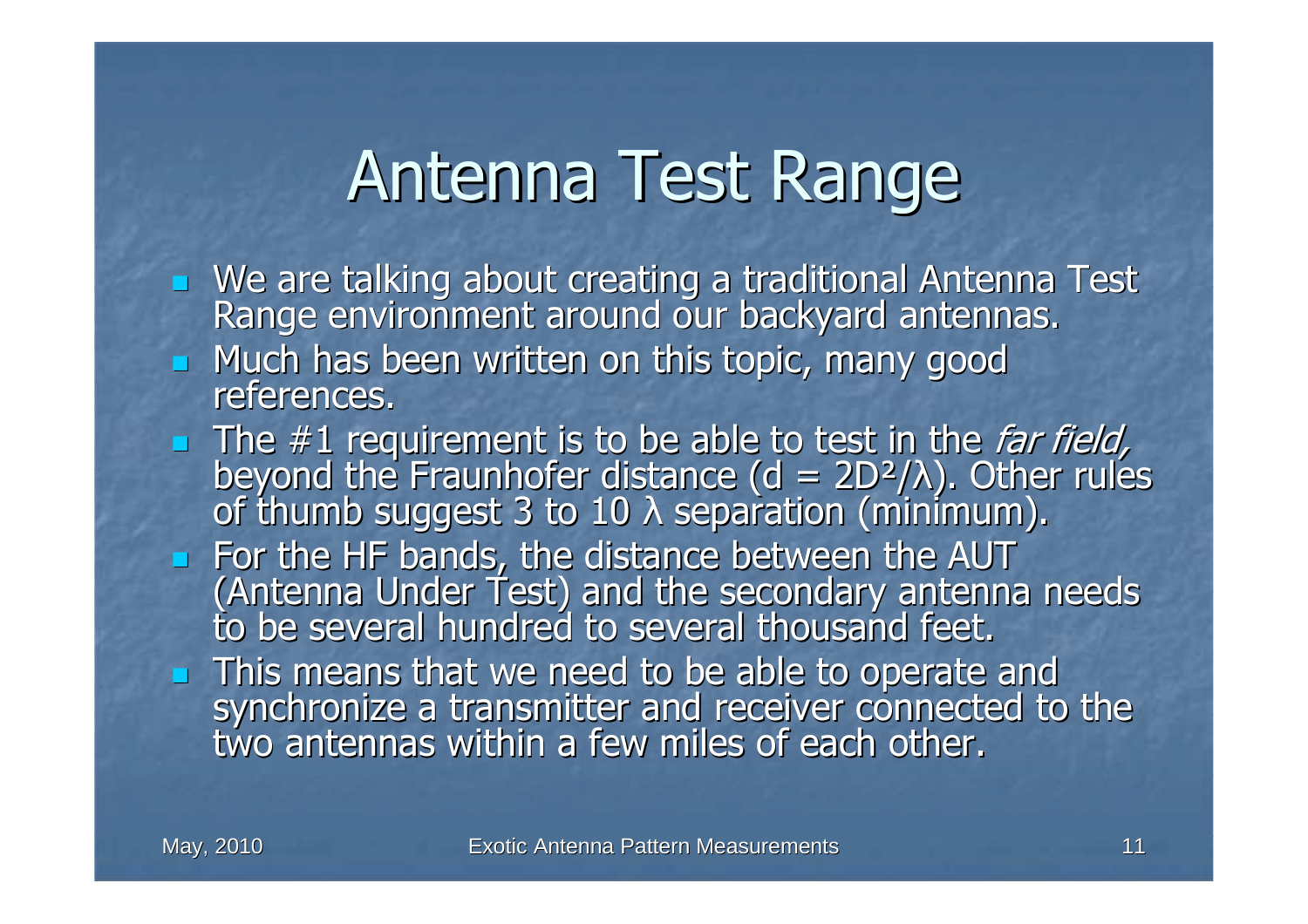# Antenna Test Range (2)

- **Siven the distance, we aren't going to be able to run** cables between the antennas, so we will need two separate synchronized and calibrated stations.
- **Each station consists of a radio, control computer and Lang Constructs** antenna.
- **Two relatively close stations, or one fixed and one** mobile station.
- $\blacksquare$  How do we synchronize the stations?
- **Being a computer geek, a wireless Internet scheme was** considered, but in the end, a simple trigger and sweep scheme has worked well.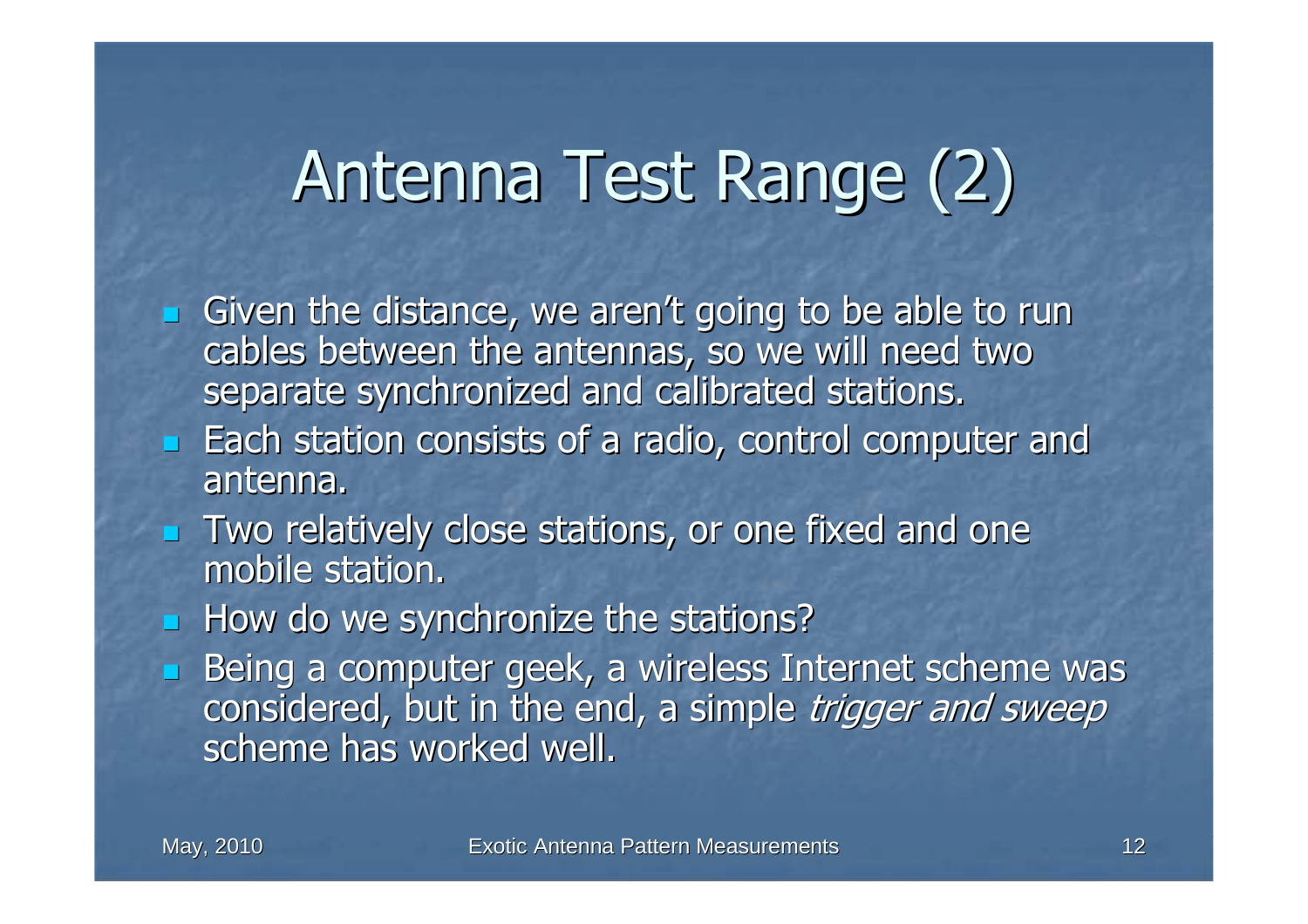#### The Software

- **A** single program (Soil) is used on both sides (transmit and receive) of the measurement.
- $\blacksquare$  The program controls a radio transceiver.
- **Needed capabilities are minimal CW transmit, change** frequency, read S Meter.
- **E** Currently works with ICOM radios, but is built upon an extensible *device driver* model.
- Based upon S Meter calibration across a 60 dB range. Given the typical distances and signal levels, 0 dB is mapped close to +40 to +50 over S9 on the S Meter.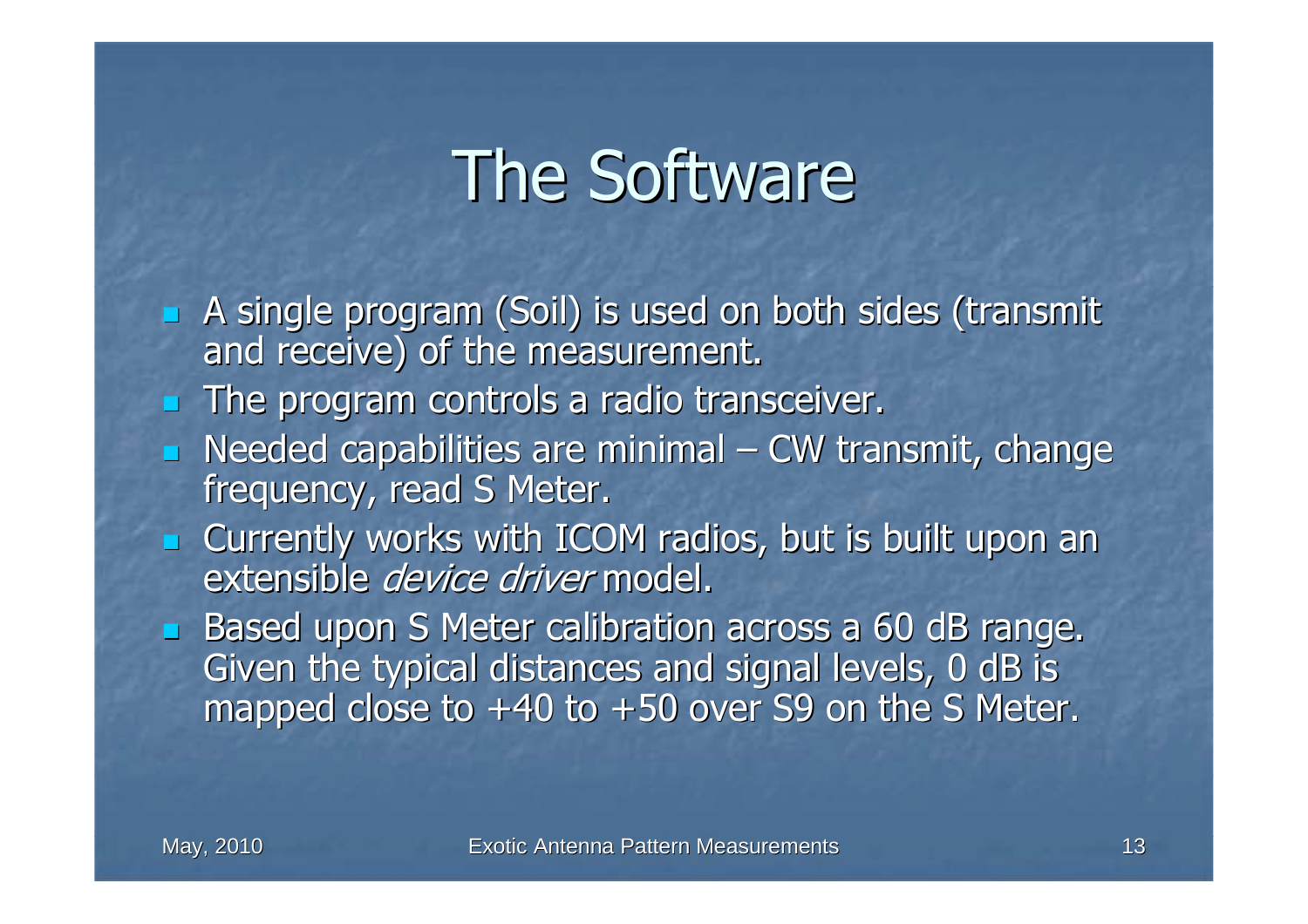#### S Meter Calibration

- S Meters are usually poorly calibrated on the meter, but if you can read the meter over the computer interface, you can create your own calibration curve.read the meter over the<br>computer interface, you<br>can create your own<br>calibration curve.<br>Creating a 60 dB range<br>with 1 dB accuracy is not
- **Creating a 60 dB range** difficult.
- **Duse an RF Generator** and calibrated step attenuator for setup.



My IC-706MKIIG Calibration Curve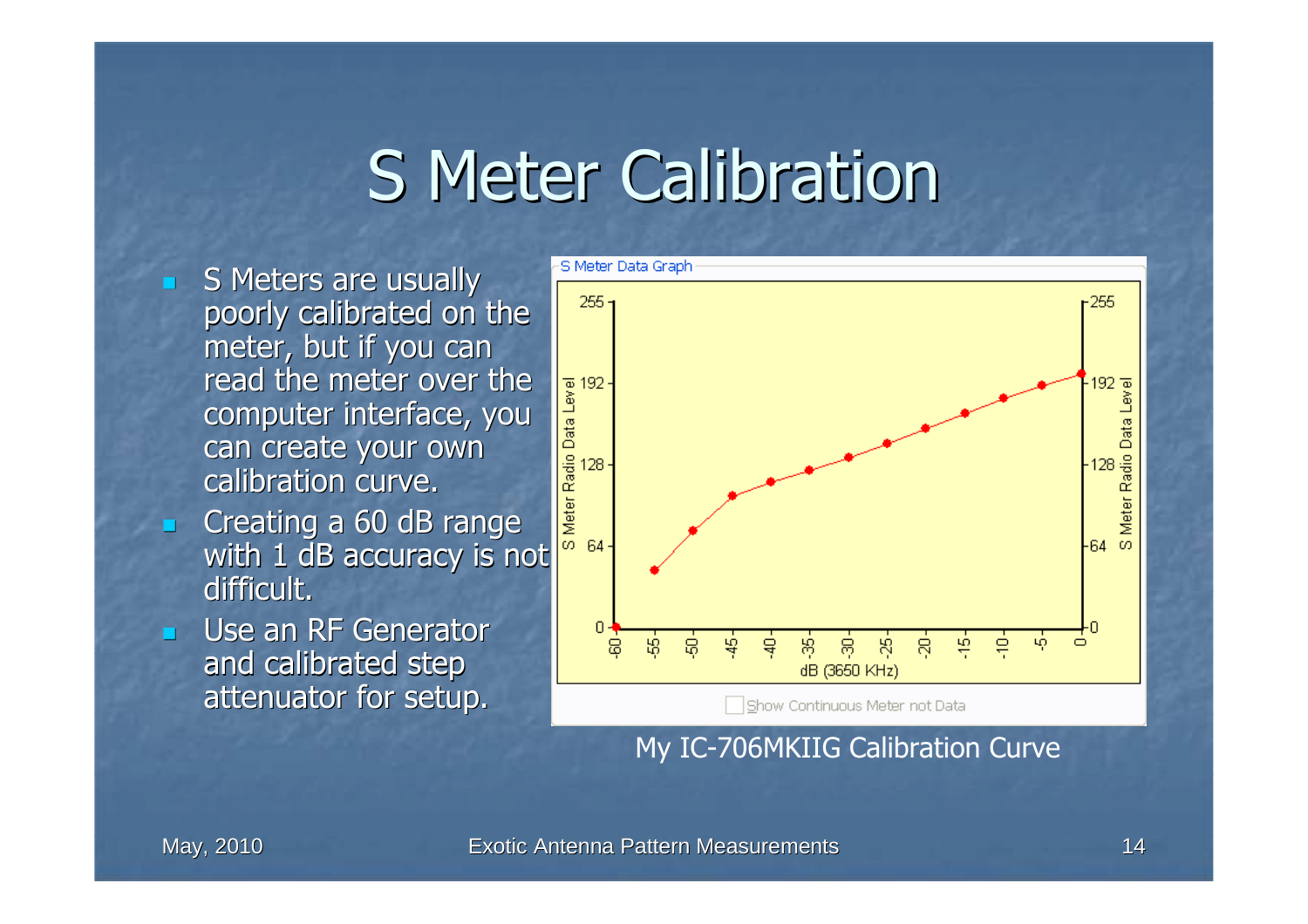#### Sweep Description

 $\blacksquare$  Each radio must follow the same frequency list.  $\blacksquare$  The list specification has 3 parts.

- Spot Frequency (optional) (for setting signal levels).
- **B** Primary Start/Stop/Step.
- Secondary Start/Stop/Step (optional) (region of higher detail).

| -Measurement Parameters                                     |                                                                                      |  |  |  |  |
|-------------------------------------------------------------|--------------------------------------------------------------------------------------|--|--|--|--|
| Timing                                                      | Frequency Points (in KHz)                                                            |  |  |  |  |
| A.<br>1000<br>Period:<br>ms<br>$\mathbf{v}$                 | Start<br>Stop<br>Step                                                                |  |  |  |  |
| ٠<br>50<br>Duty Cycle:<br>%<br>$\ddot{\phantom{1}}$         | ٨<br>A<br>10<br>3500<br>4000<br>Primary:<br>$\ddot{}$<br>v<br>¥                      |  |  |  |  |
| 木<br>50<br>Switch Point:<br>%<br>÷.                         | ٨<br>×.<br>٨<br>3800<br>3770<br>$\mathbf{1}$<br>Secondary:<br>÷<br>v<br>$\mathbf{v}$ |  |  |  |  |
| ٠<br>10<br>Trigger Threshold:<br>dB<br>$\ddot{\phantom{1}}$ | Us <u>e</u> Secondary Points<br>×.<br>Use the Spot Frequency:<br>3750                |  |  |  |  |
| $\checkmark$<br>Anti-Skew:<br>3 Samples                     | Ų                                                                                    |  |  |  |  |
|                                                             |                                                                                      |  |  |  |  |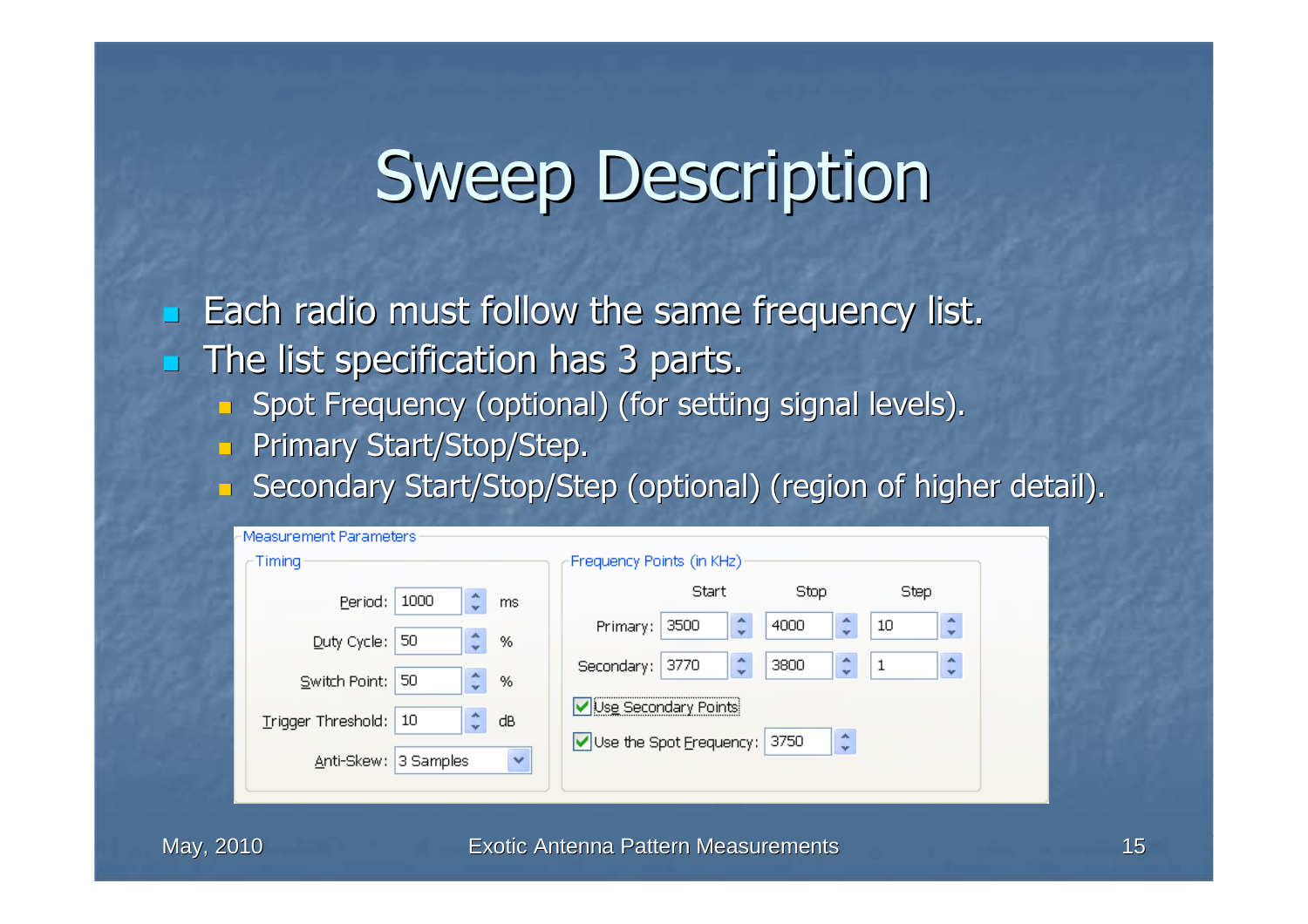# Timing and Control

- **Each station sits idle until the sweep is started on the transmitter<br>computer by the operator.**
- The receiver computer constantly reads the S Meter and detects the first signal that exceeds the signal threshold. That starts the receiver cycle.





With 1 sec. Period and 40 CPS,  $\sim$ 8 samples are averaged to make one reading. A whole band can be swept in around a minute (60 points).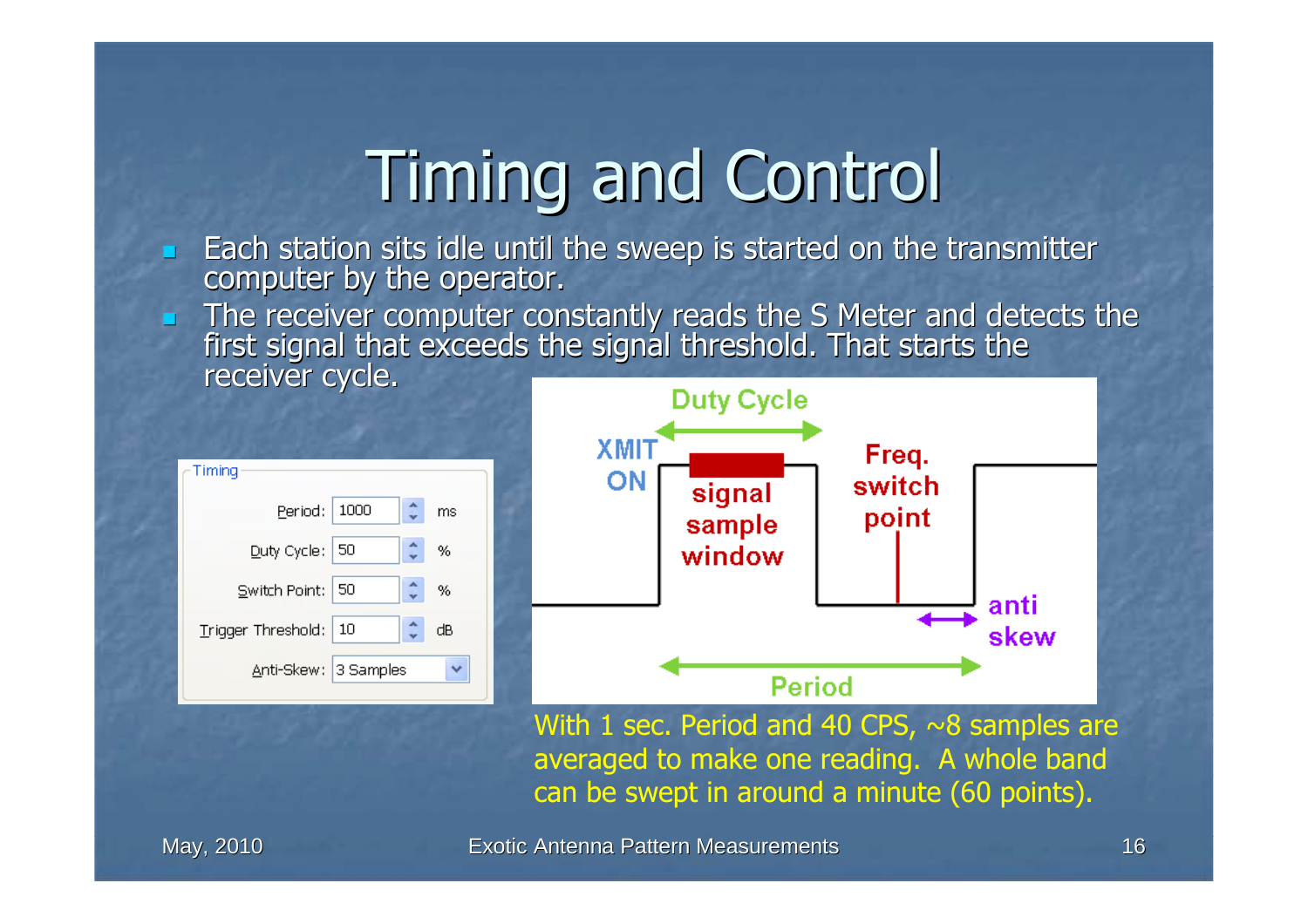#### Transmitter Perspective

**The XMIT** button turns<br>An the transmitter for on the transmitter for setting signal levels. **Start** begins the sweep. Timing errors show deviations from the high resolution CPU counter, which is very accurate in the short term.

| Soil - Son of iLash              |         |  |            |  |  |
|----------------------------------|---------|--|------------|--|--|
| File Edit Control Tools GPS Help |         |  |            |  |  |
| Config XMIT RCV Analysis         |         |  |            |  |  |
| <b>Transmit Side Control</b>     |         |  |            |  |  |
| # Points: 79                     |         |  |            |  |  |
| <u>F</u> requency: 3500 KHz      |         |  |            |  |  |
| Time Remain.:   1:18.0           |         |  |            |  |  |
| Ston                             |         |  |            |  |  |
| <b>XMIT</b>                      |         |  |            |  |  |
| Timing Errors: 0/0 ms            |         |  |            |  |  |
| Connected                        | Running |  | IC706MKIIG |  |  |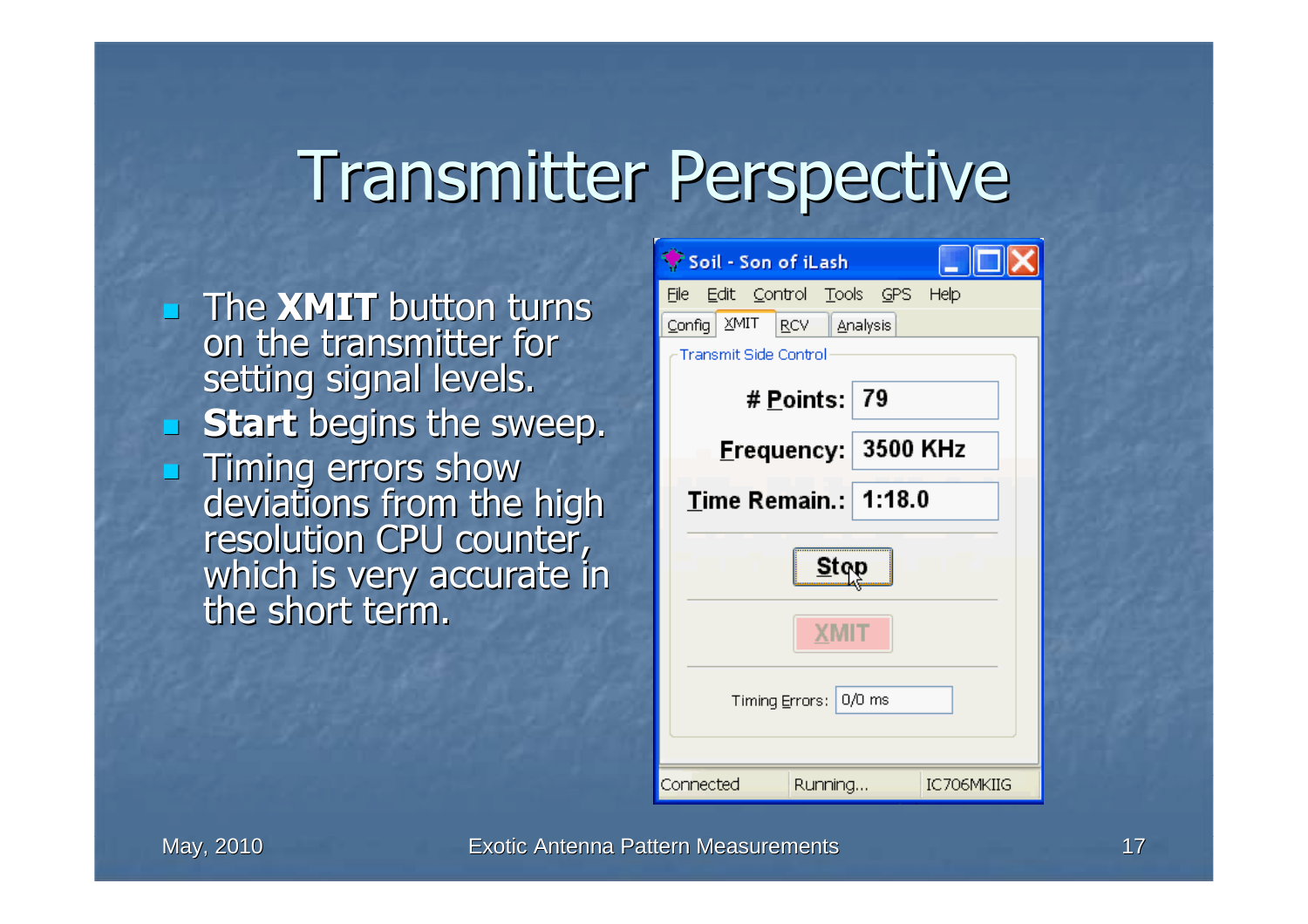#### Receiver Perspective

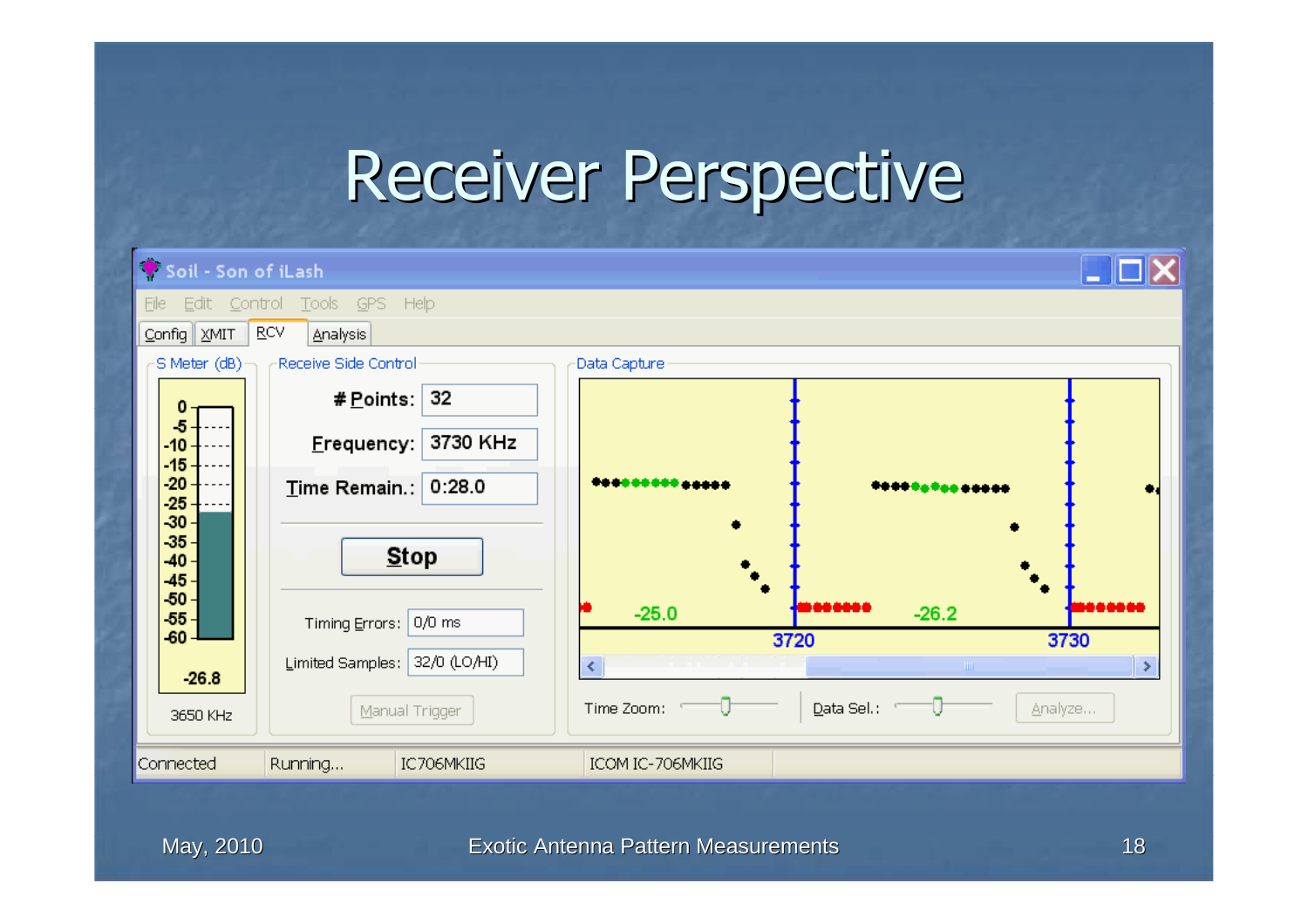#### Analysis Perspective

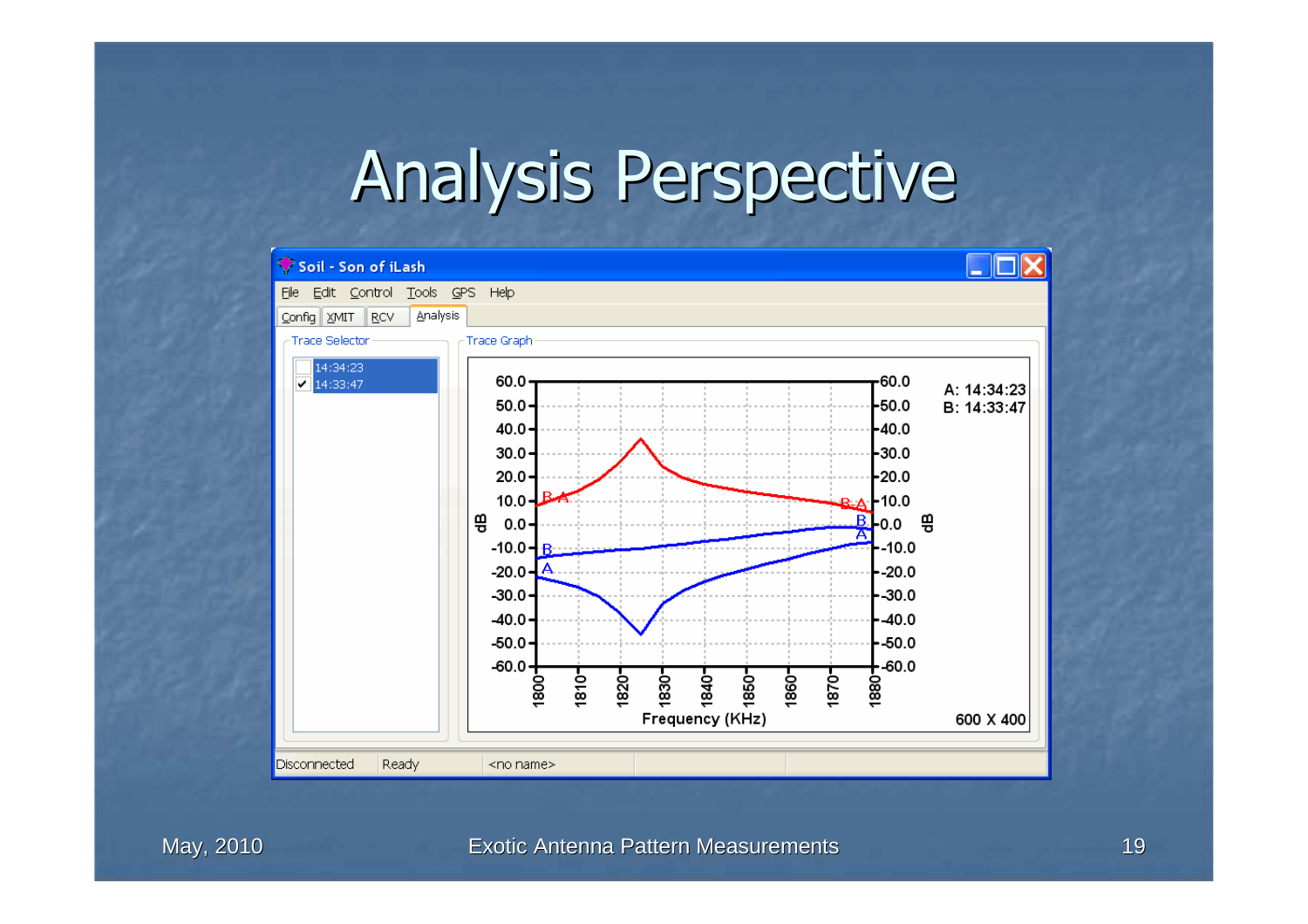# Pitfalls and Potential Problems

**<u>E</u>** Many. For example, probably not appropriate for NVIS. **Dama CSB/QRN/QRM. Best done on a dead band with no QSB.** 

- Groundwave rather than Skywave signals. Ground clutter. Better to be located higher than the AUT rather than lower.
- **Develop Expectations from Models (understand** Groundwave/low angle behavior).
- Signal Overflow/Underflow.
- **Reading Alignment Errors.**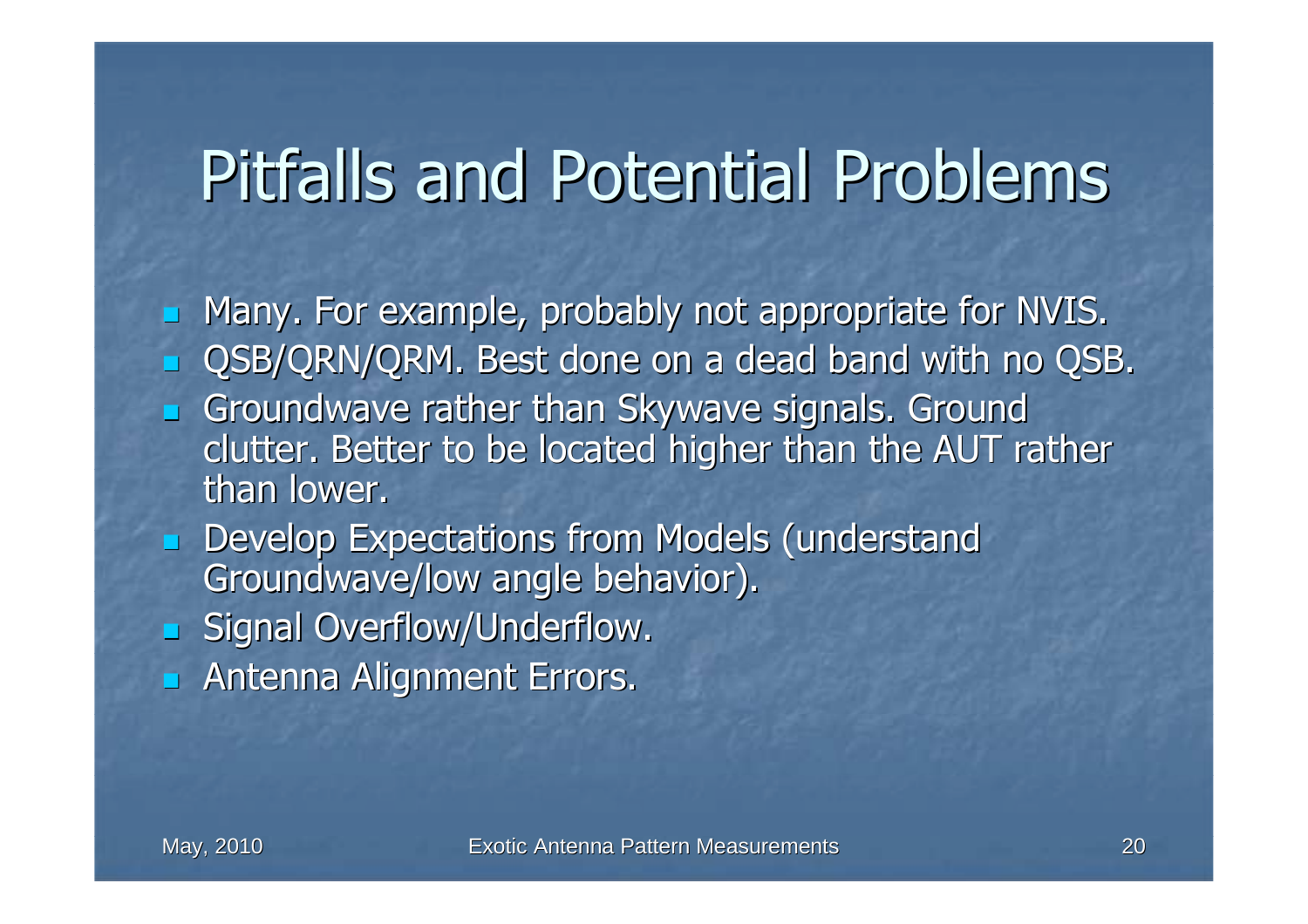#### Groundwave Characteristics

- **The antenna behavior** may *shift* at groundwave elevations. Modeling can help reveal what to expect.
- $\blacksquare$  Consider how the F/B might change as a function of take-off angle.
- **Lower angle, higher** F/B in this example.

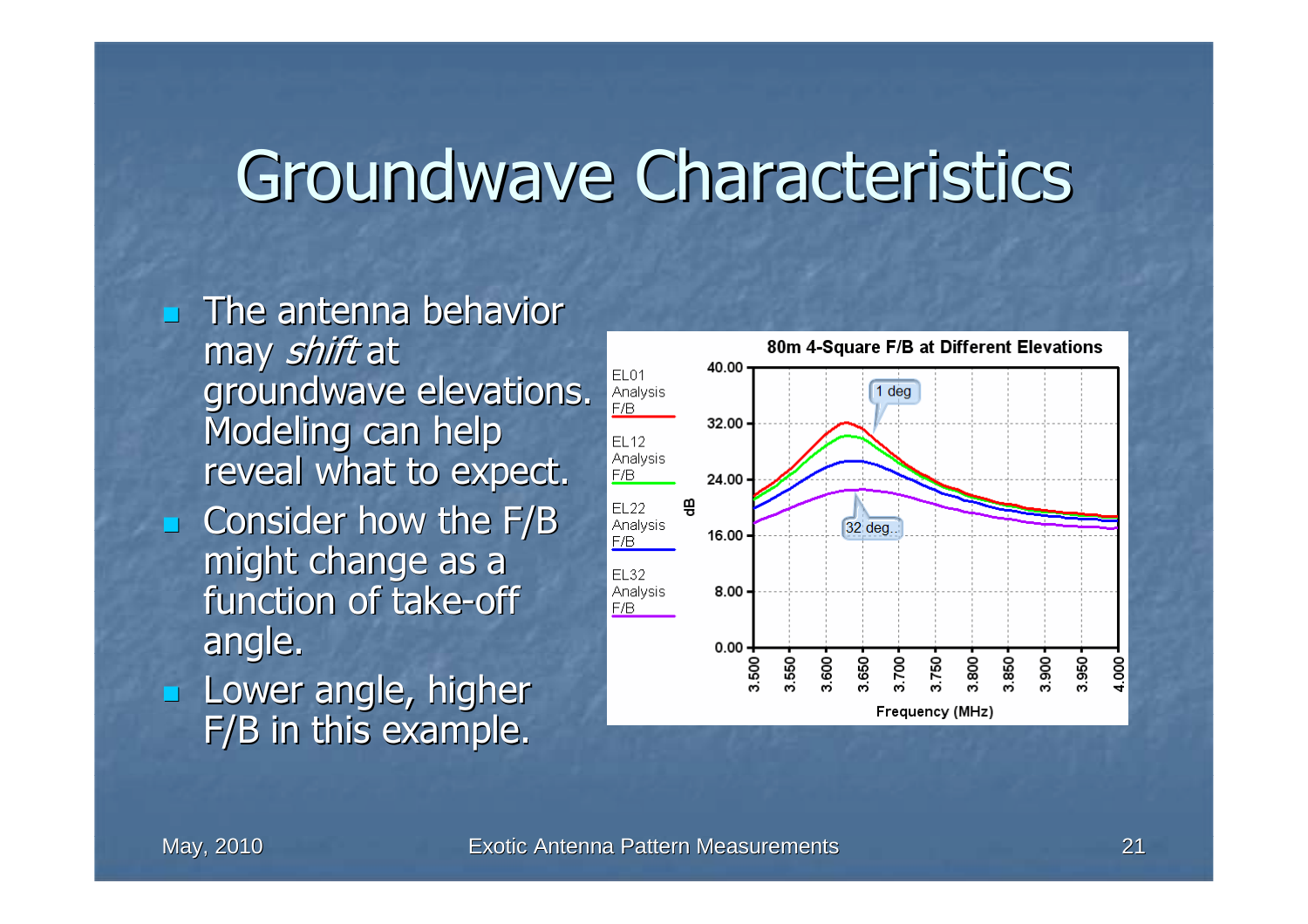# Groundwave Characteristics (2)

 $\mathbb{R}^2$ **The frequency of the** F/B peak may even shift as function of take-off angle. $\mathbb{R}^2$  $\blacksquare$  This is a 40m 2-EL  $\blacksquare$ array with a cardioid pattern. As the take off angle drops the F/B peak freq. drops too.

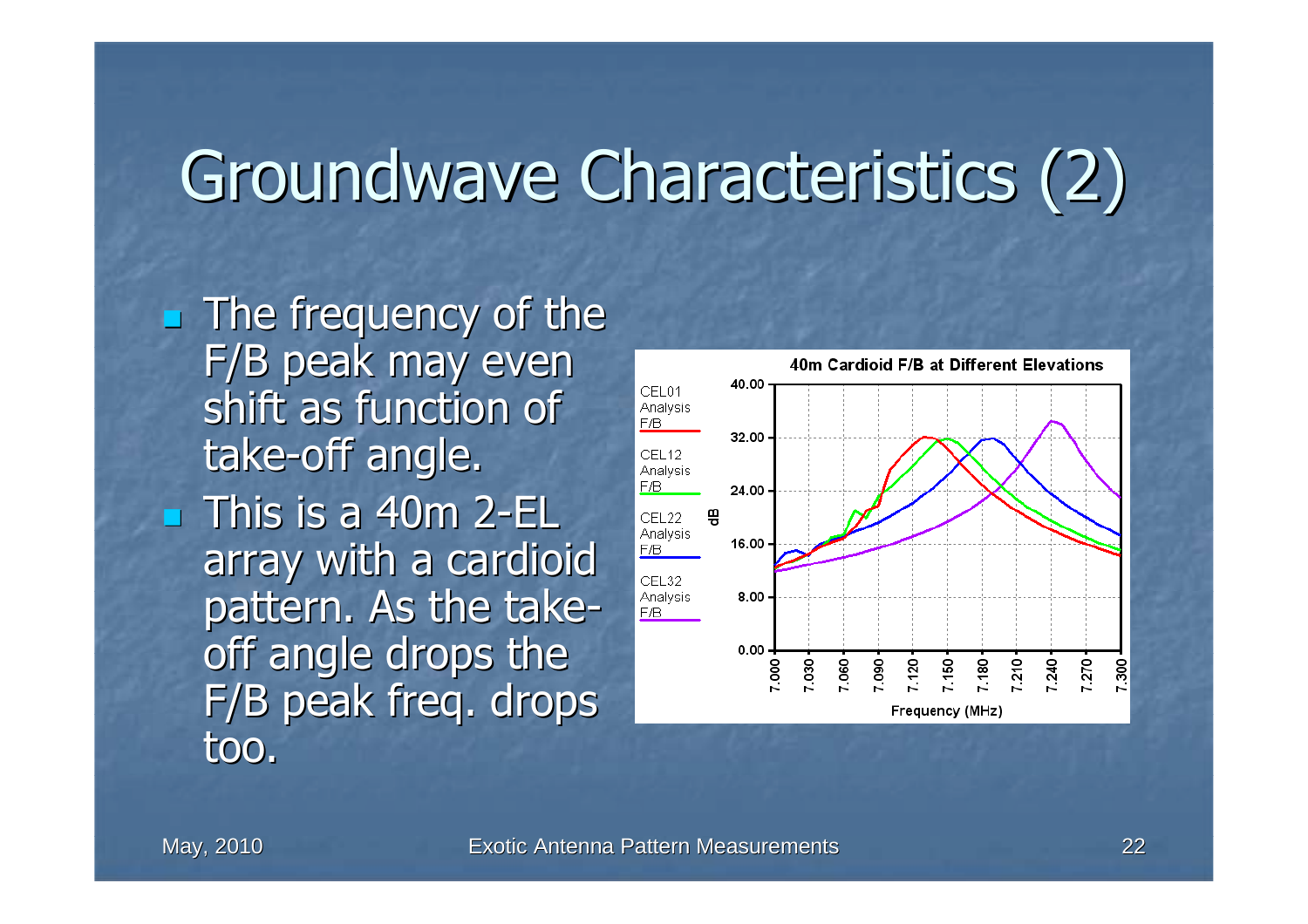# Antenna Alignment



Be sure to factor in declination.

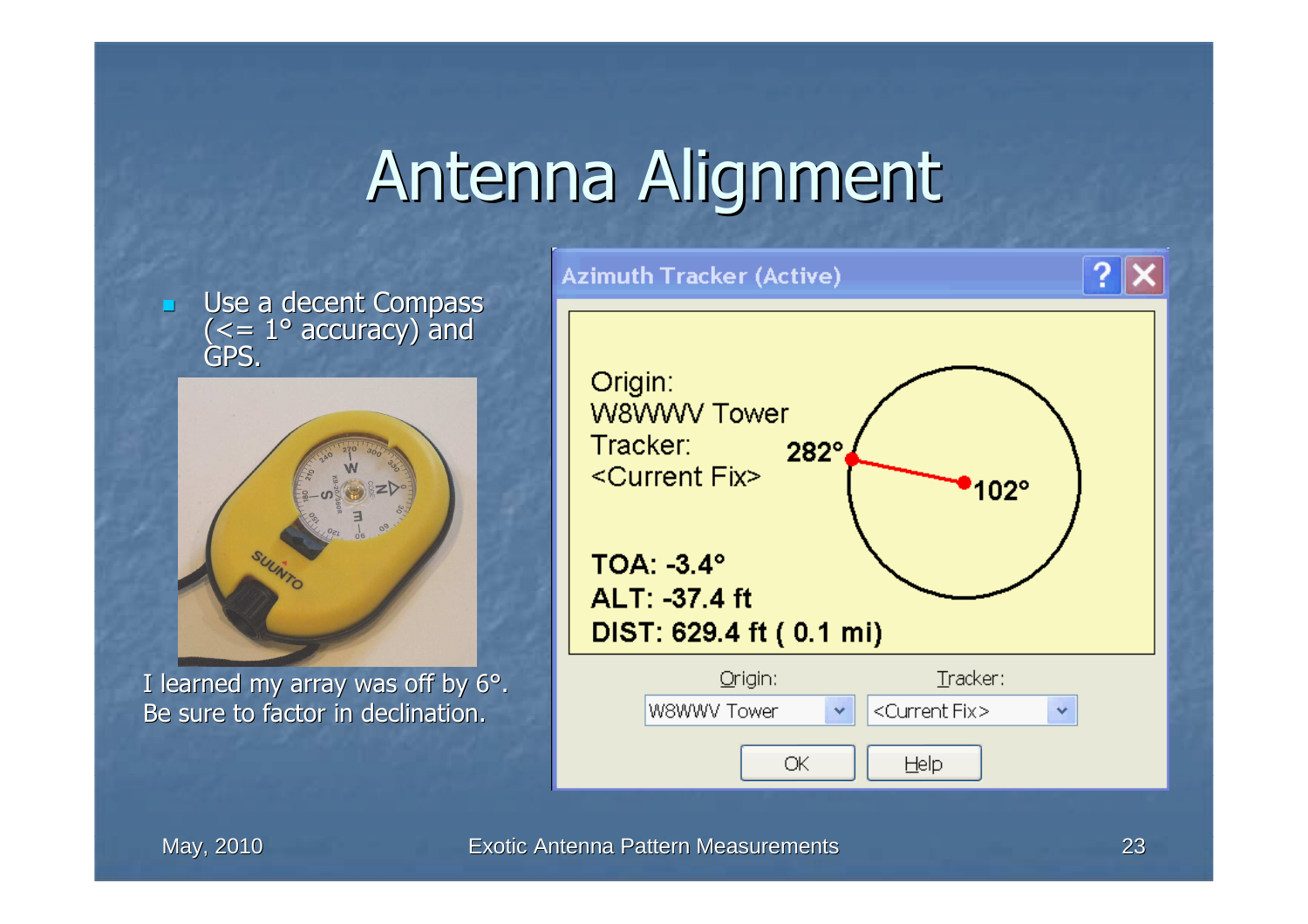# Minimal Mobile Requirements



It's a joke.Apologies to the owner..

May, 2010

Exotic Antenna Pattern Measurements <sup>24</sup>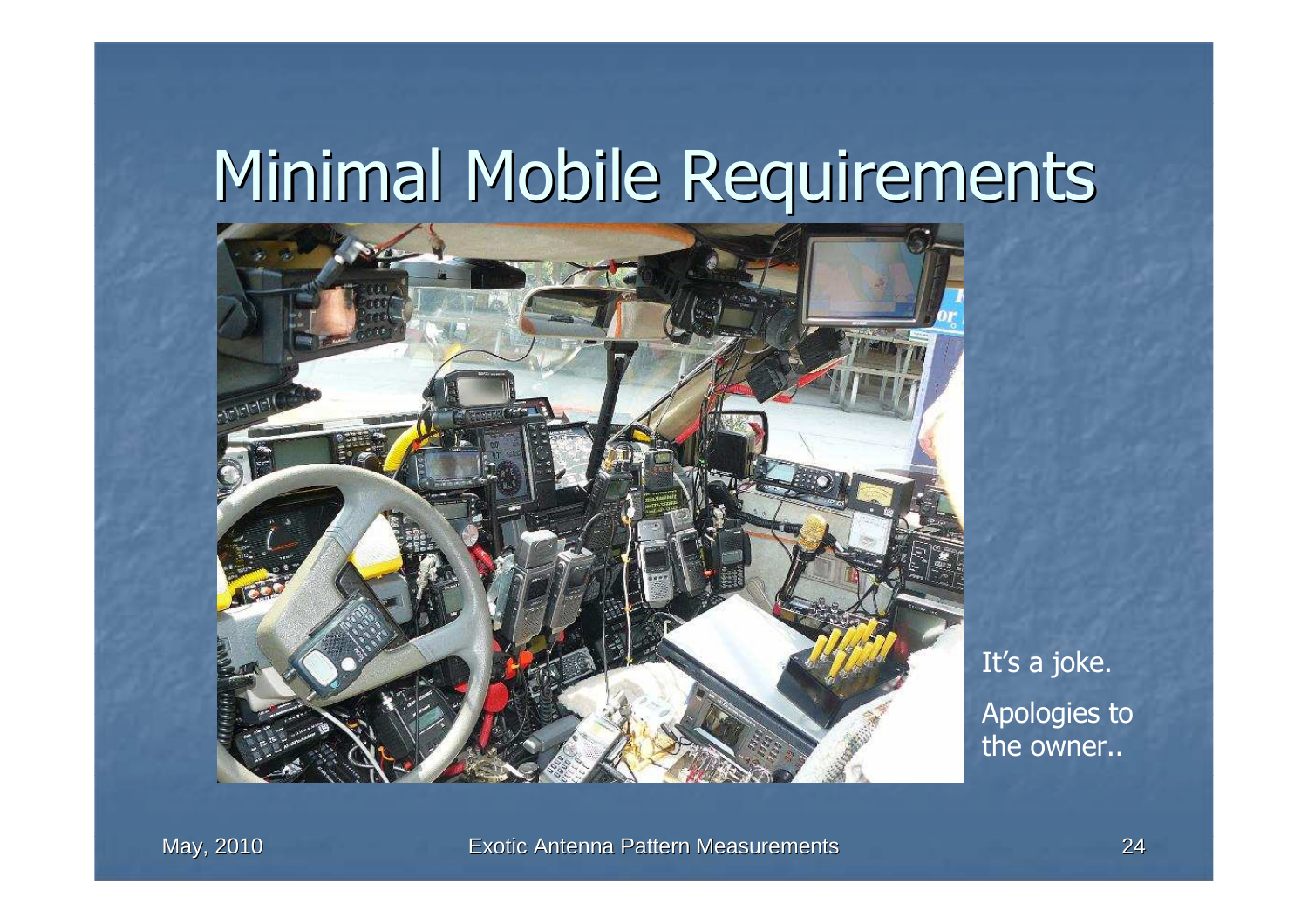#### Radio/Computer Mobile Test Stack

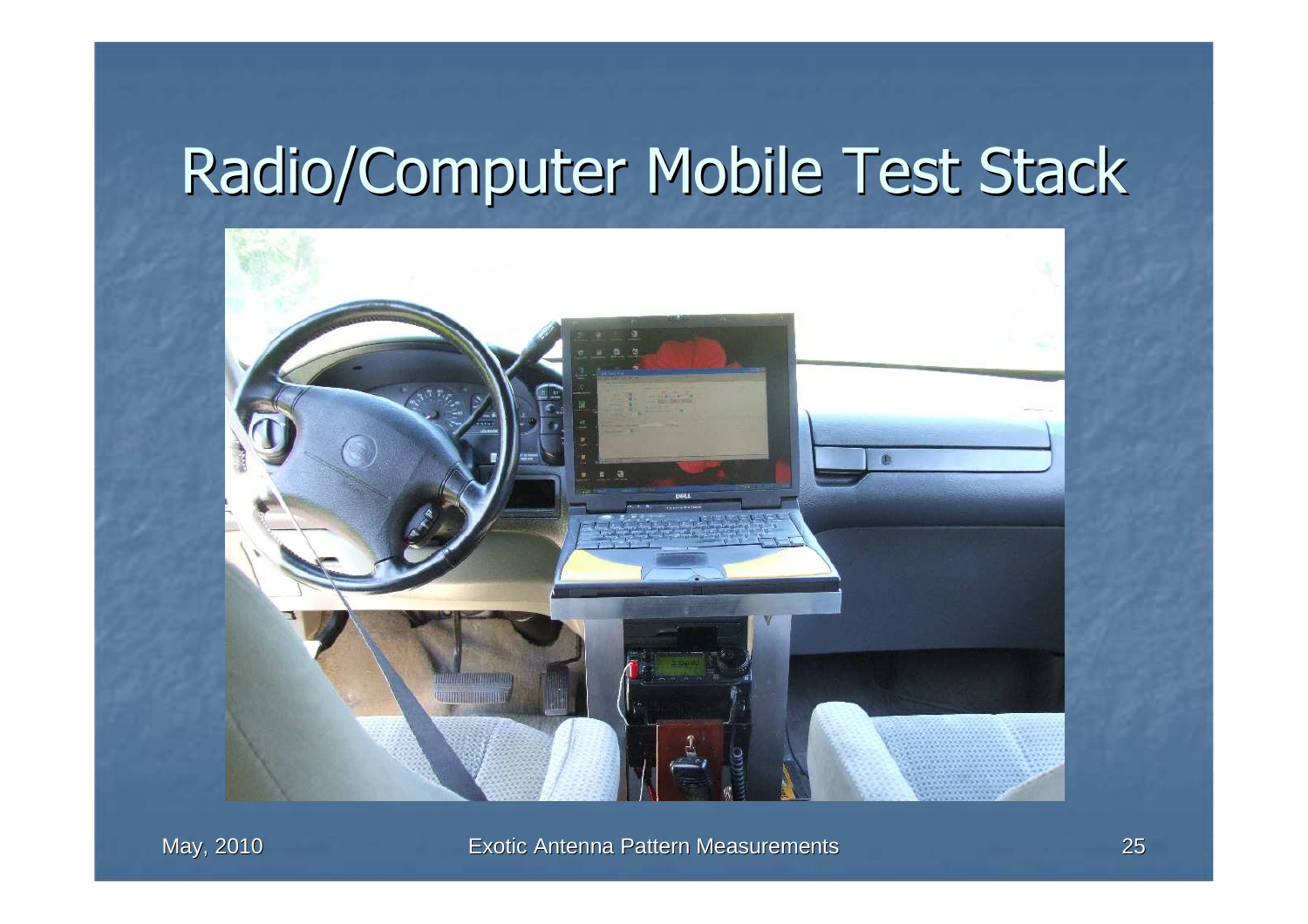#### Results: 160 m K3LR Array

 $\mathbb{R}^2$ **Described in 4th edition of** ON4UN's LowBand DXing. $\blacksquare$  Driven ¼  $\lambda$  center element surrounded by 4 parasitic T elements, tuned as either open, director, or reflector. $\blacksquare$  3-El end-fire array in 4 directions, plus omni mode.

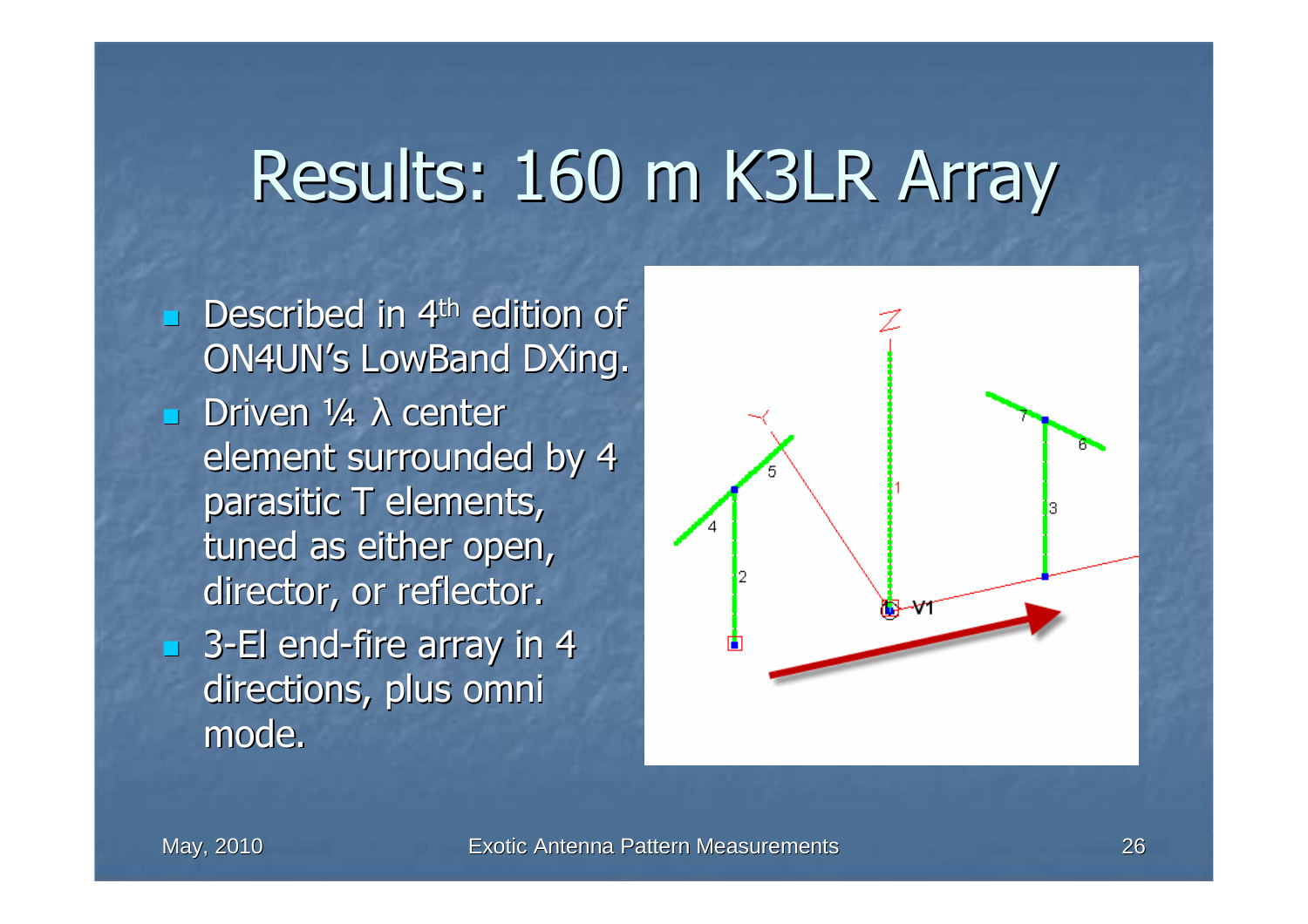#### 160 m K3LR Array: Gain from NEC

n **NEC Model**  Results at 19° and 1° take-off angles $\overline{\phantom{a}}$  ~5 dB n gain over omni, roll off on ends.

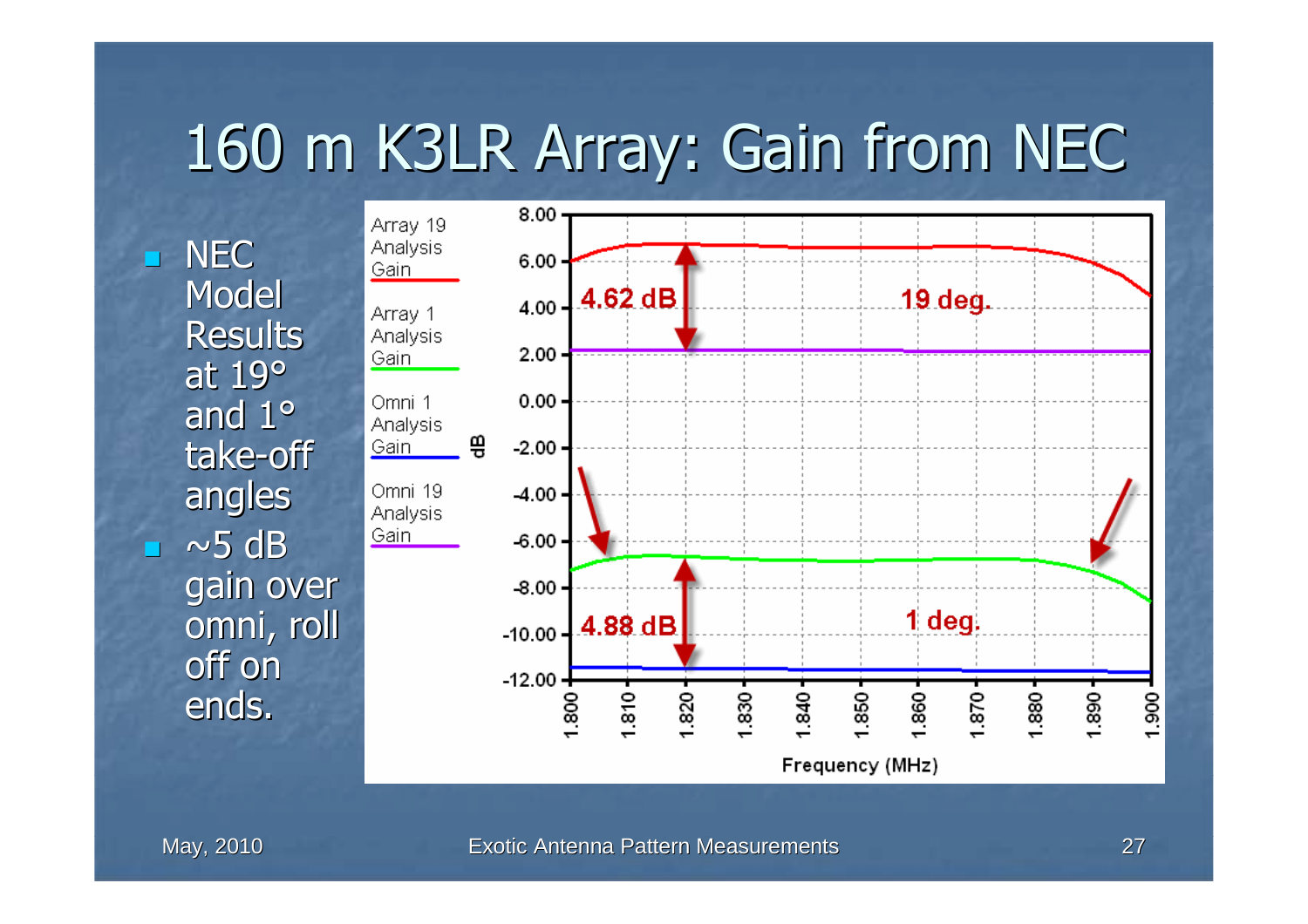#### 160 m K3LR Array: Gain from **Measurement**

**E** Measured array and omni, with secondary antenna response and comparison.

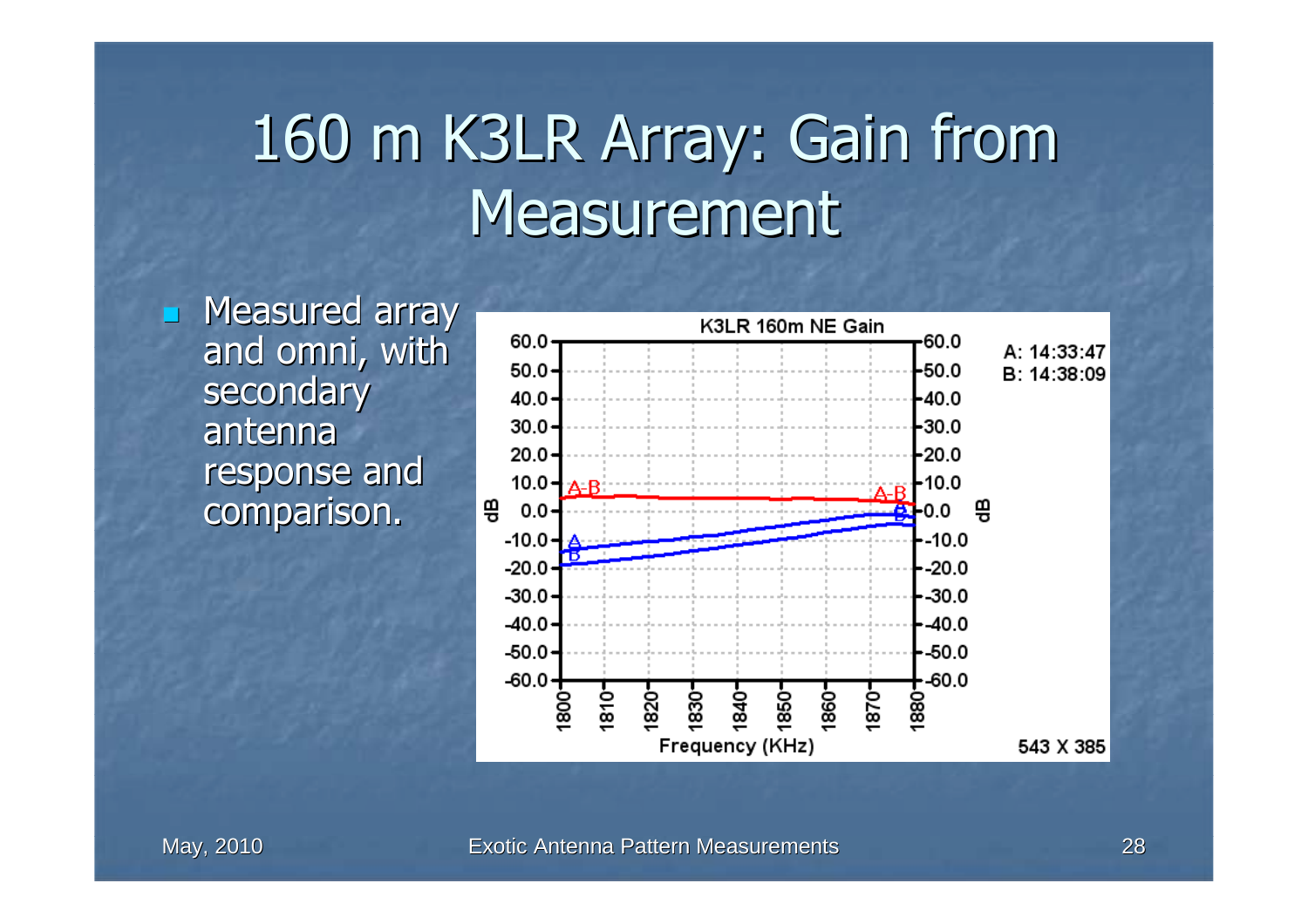# 160 m K3LR Array: Gain from Measurement (2)

**Exercise Closer look at Lea** the measured array gain over the omni gain.

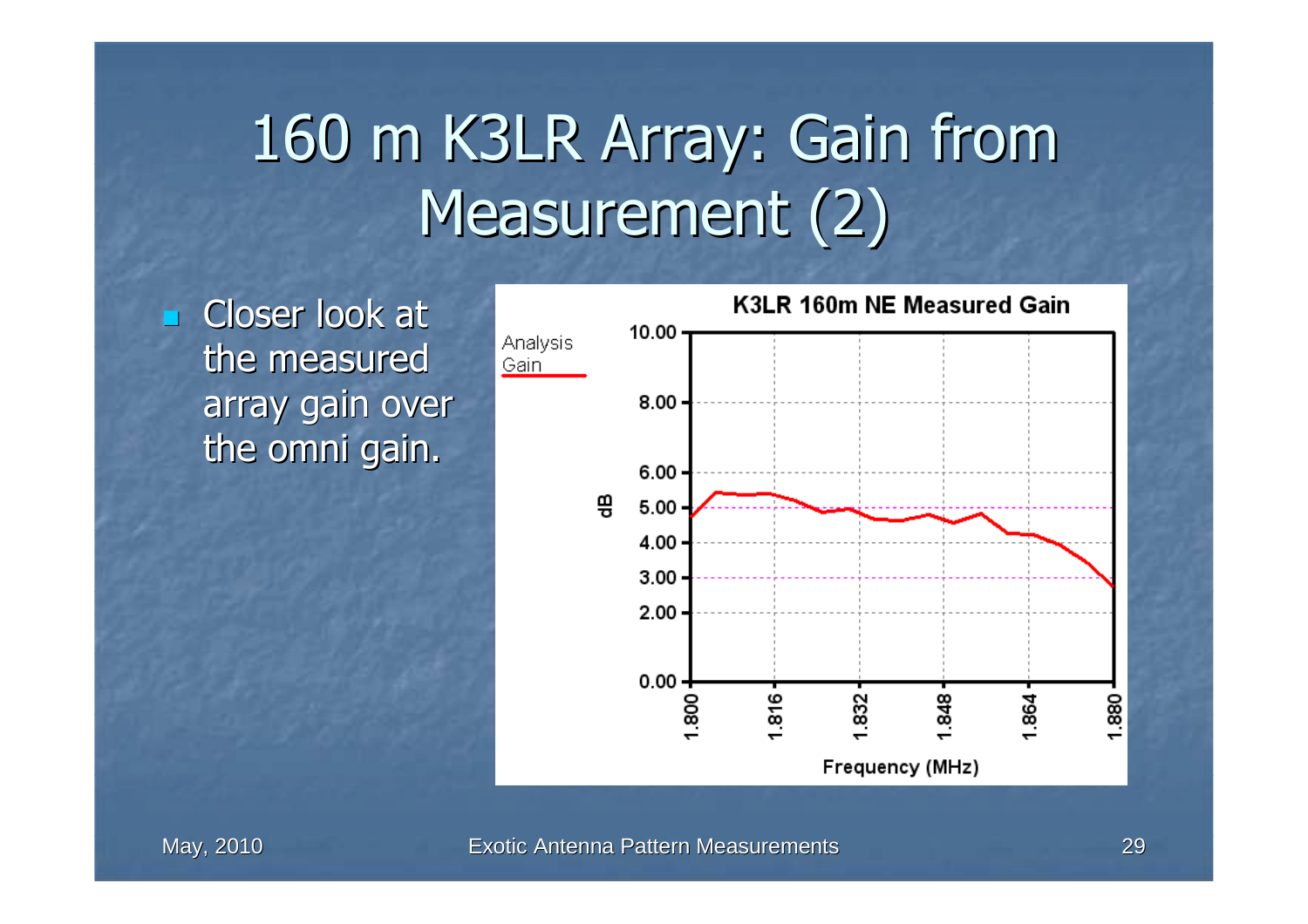# 160 m K3LR Array: F/B

 $\mathbb{R}^2$  $\blacksquare$  1 and 19 $\sp{\circ}$ F/B are virtually identical.  $\mathbb{R}^2$ **Not really** pure F/B.**LBDXView –**  ON4UN 5thedition.

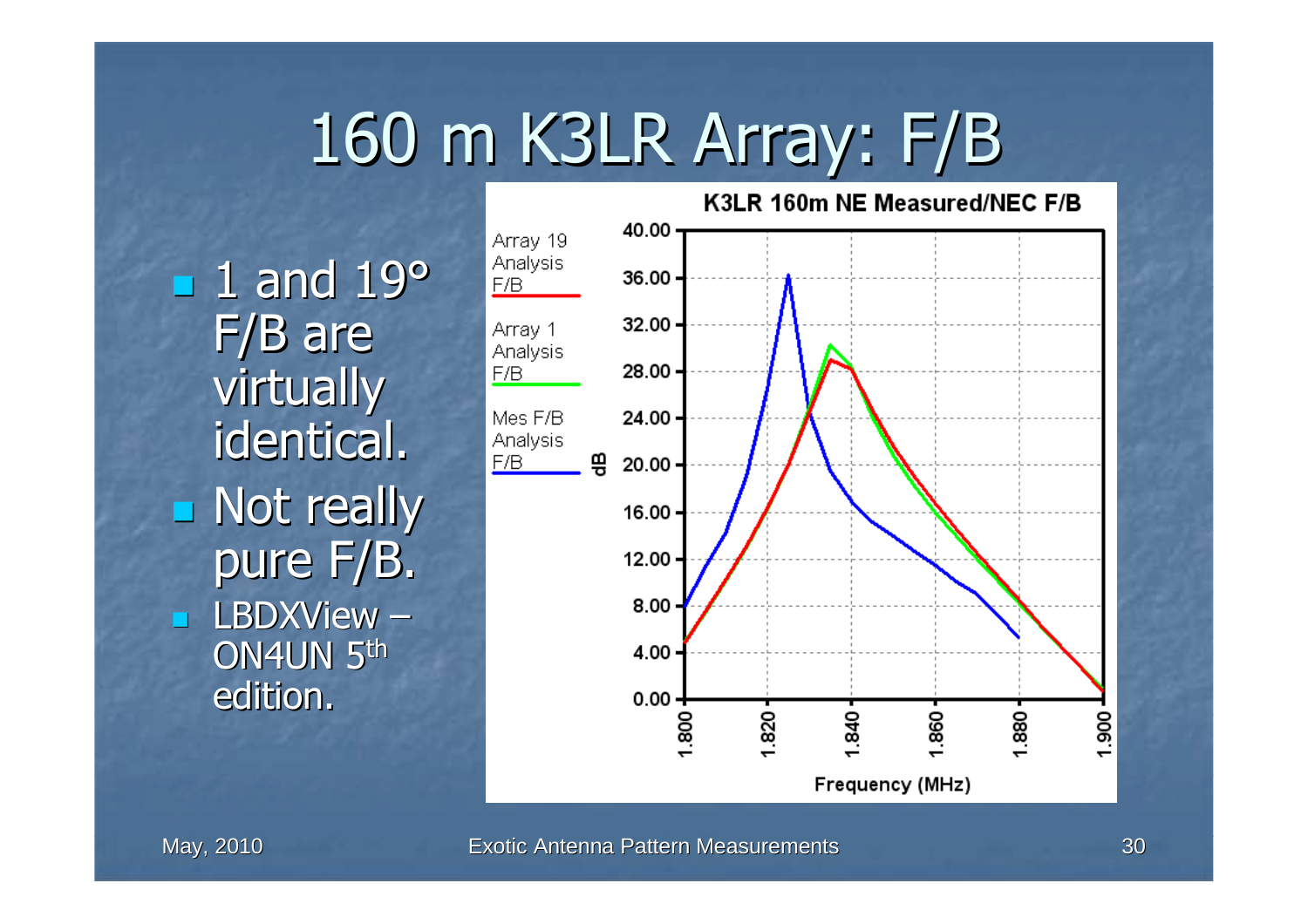# 160 m K3LR Array: Side to Side

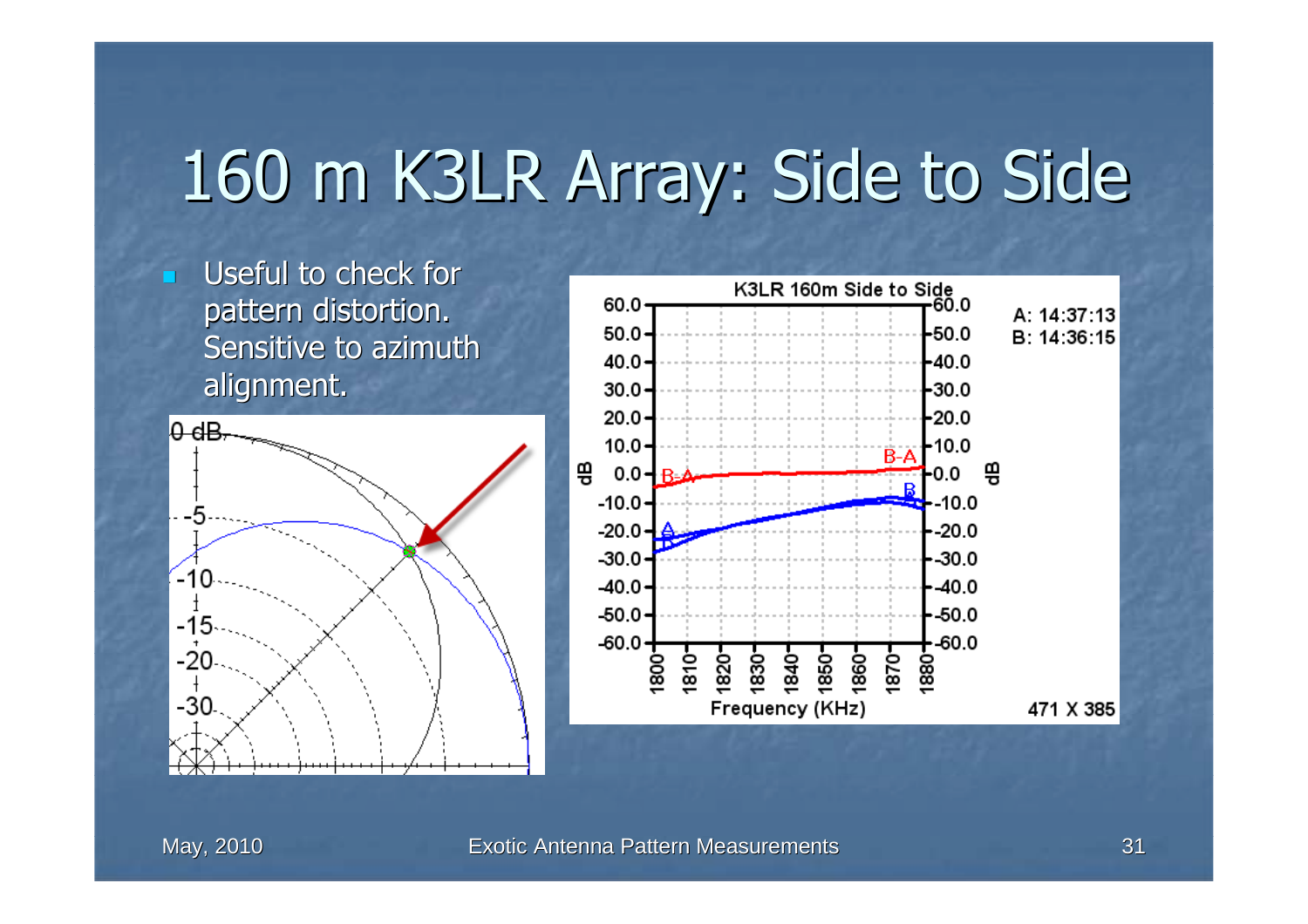# K8AZ 40 m Yagi's

 $\mathbb{R}^2$ **3 different 40 meter** Yagi's $-4$ L @  $130'$  $= 2L \oplus 70'$  2L @ 65' (fixed 140)  $\mathbb{R}^2$ **I** used my 20 meter Yagi (@ 60') as a secondary antenna.

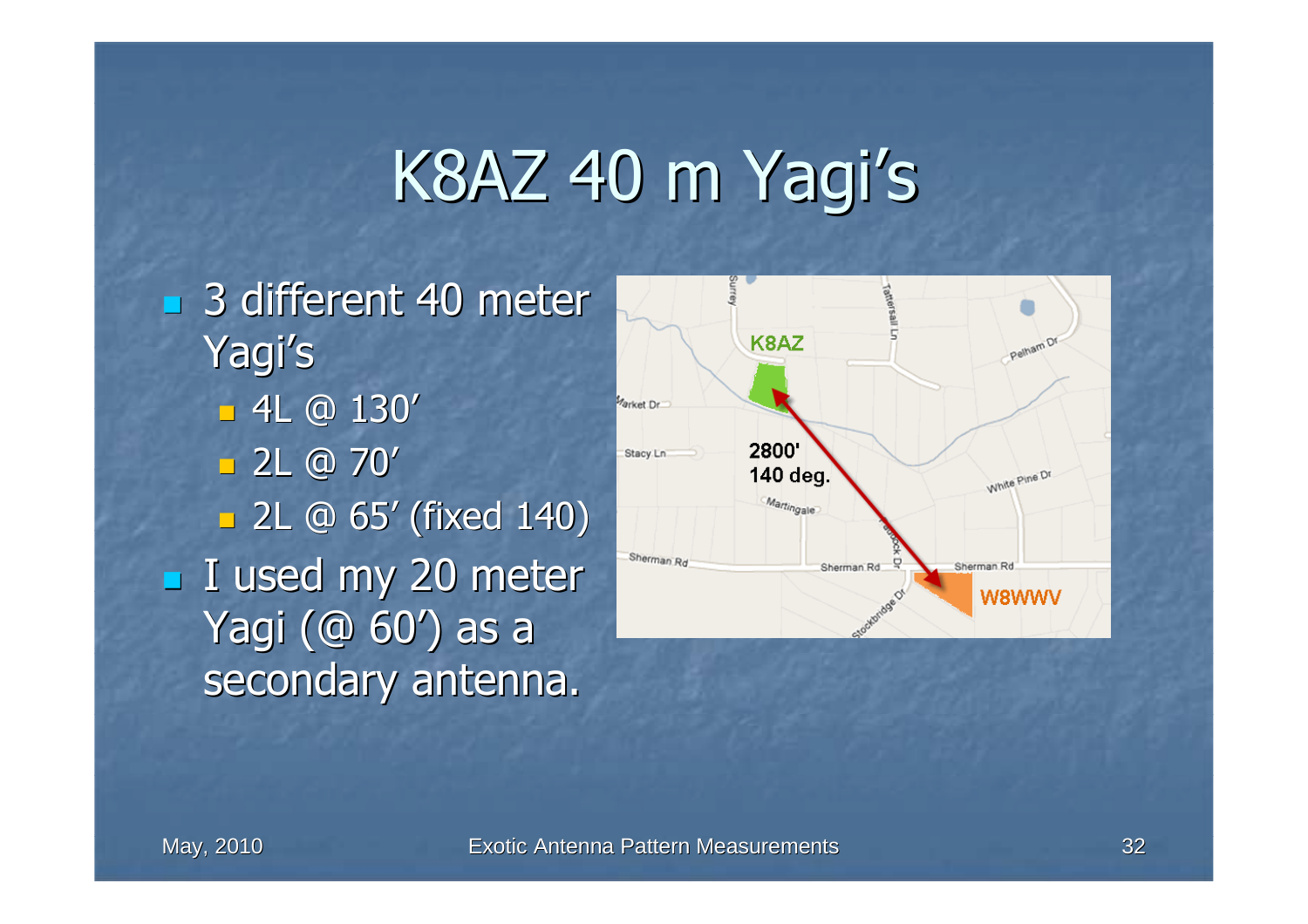# K8AZ 40 m Yagi's (2)

#### $\mathbb{R}^2$ 4L F/B Measurement:

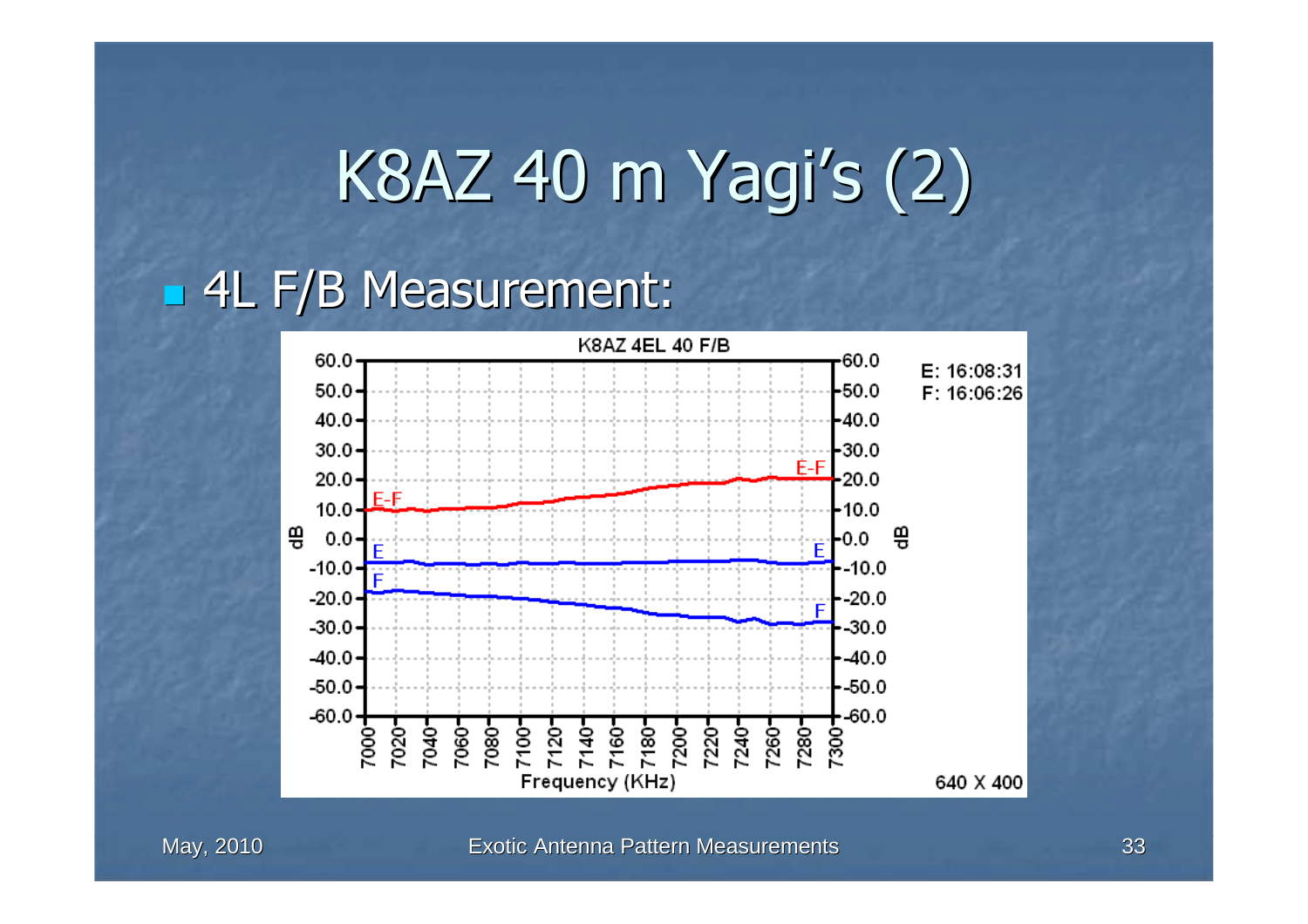# K8AZ 40 m Yagi's (3)

#### $\mathbb{R}^2$ 2L "House" F/B Measurement:

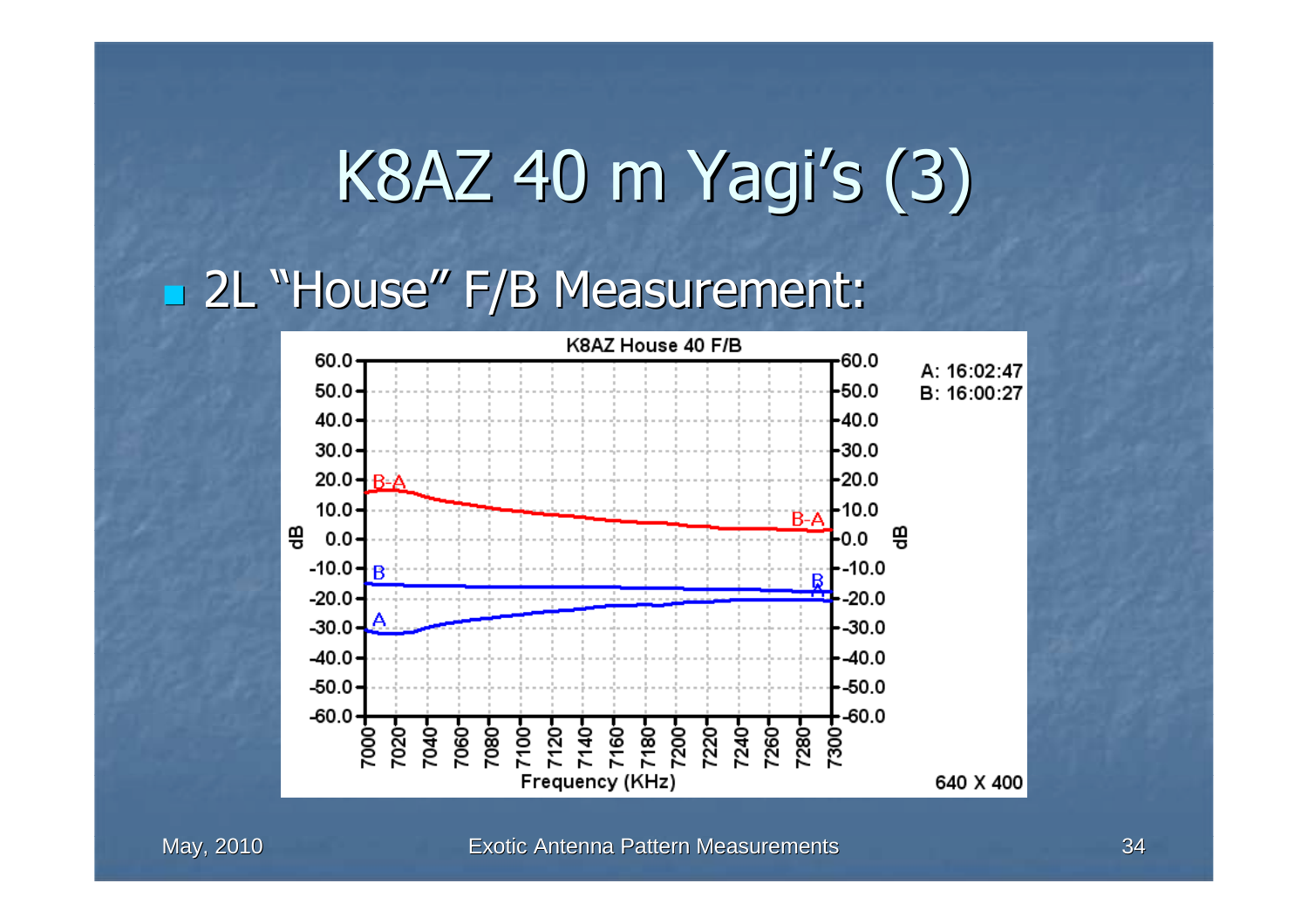# K8AZ 40 m Yagi's (4)

 $\mathbb{R}^2$ 4L Versus 2L Gain Comparison:

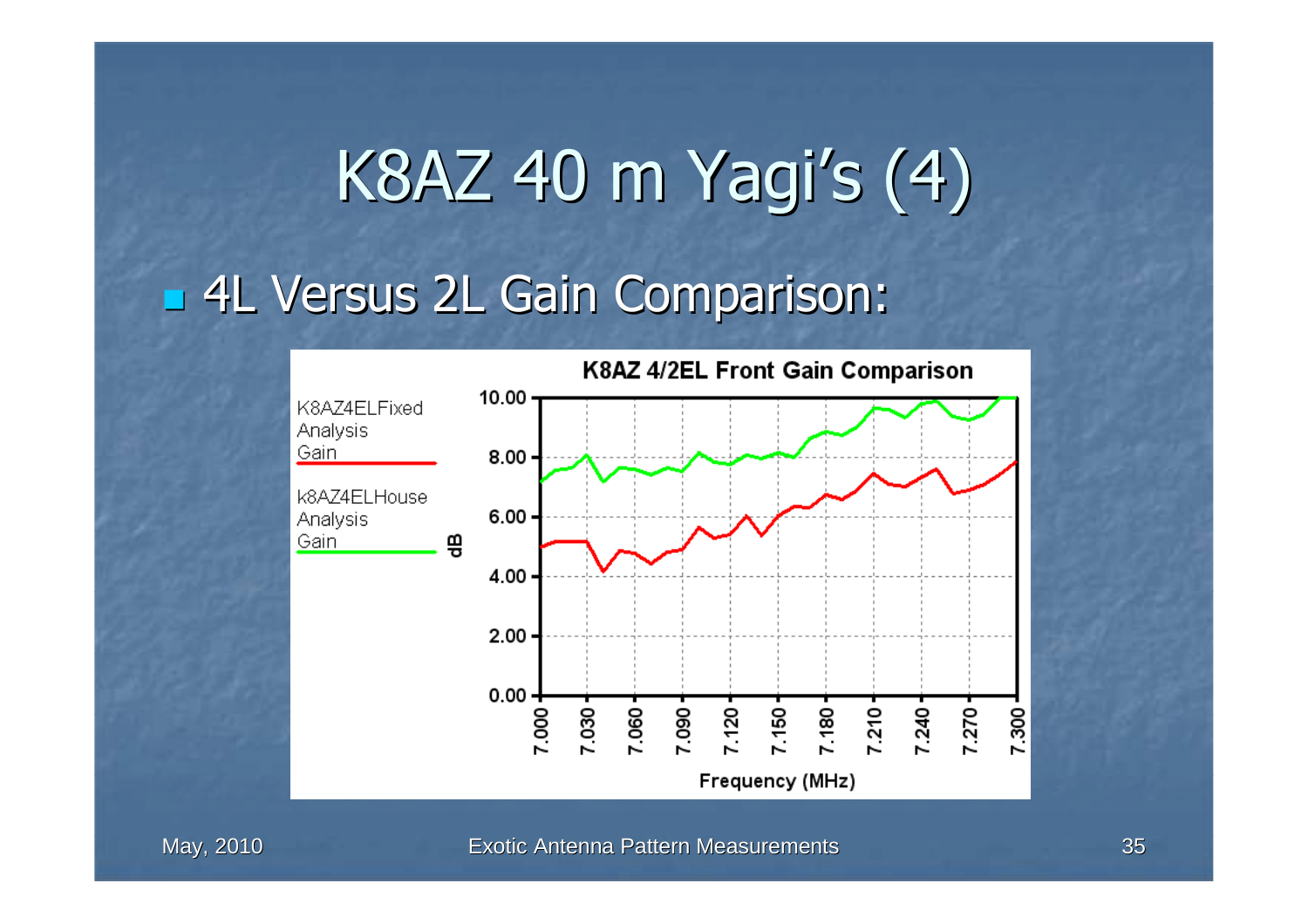#### Power Attenuator Pads

 $\mathcal{L}_{\mathcal{A}}$  Spill power for Receive or Transmit to help set signal levels.

- $\mathcal{L}_{\mathcal{A}}$ **Protect Transmitter from large SWR** swings on small antennas (such as mobile).
- $\mathbb{R}^2$  $\blacksquare$  Values such as 3, 6, and 10 dB are usually useful.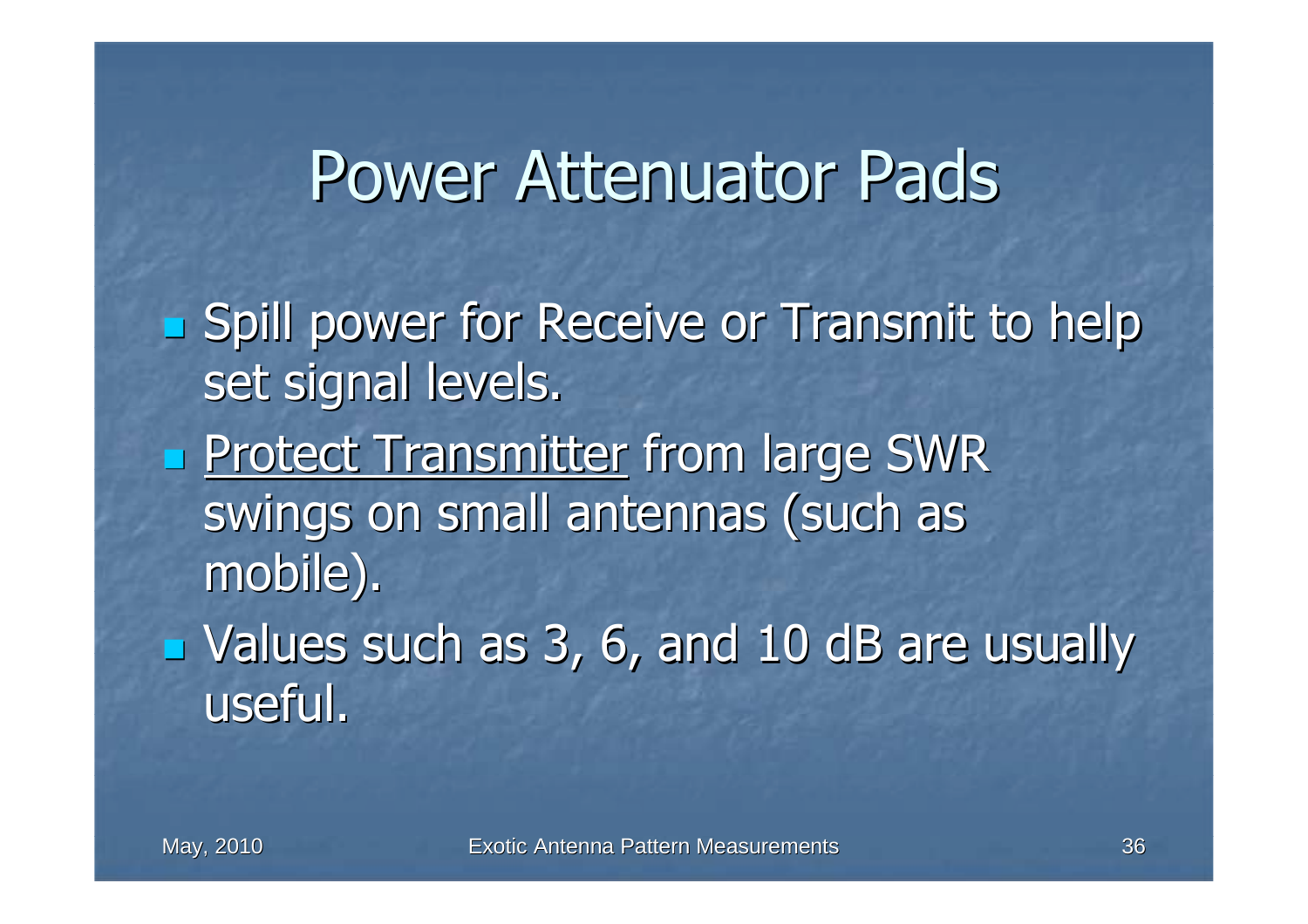# Power Attenuator Pads (2)

 $\mathcal{L}_{\mathcal{A}}$ **Example 5 and Calculators all over the** place (books & Internet). $\mathcal{L}_{\mathcal{A}}$ **PI** and TEE designs – select based upon hunting results for non-inductive power resistors.

 $\mathbb{R}^2$ **<u>Example 2000</u>** brush up on Ohm's Law and resistor networks.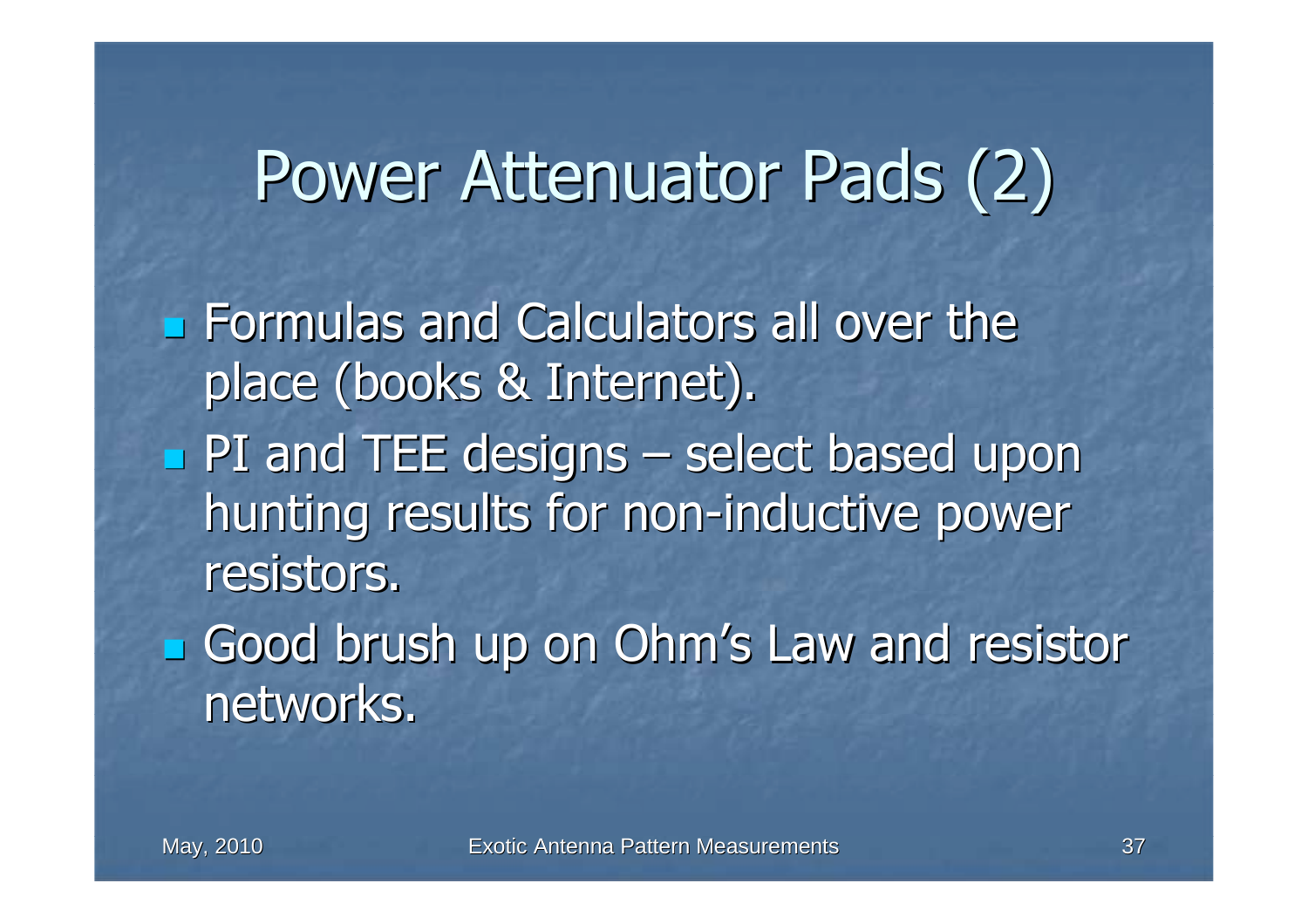#### Power Attenuator Pads (3)



Use Open and Short on output to quickly<br>characterize SWR limiting.  $\blacksquare$  More attenuation  $\blacksquare$  more limiting = more dissipation.



w/Open:  $Z = 83.5$ , SWR =  $1.67$  w/Short: Z = 29.8, SWR = 1.67(6 dB pad)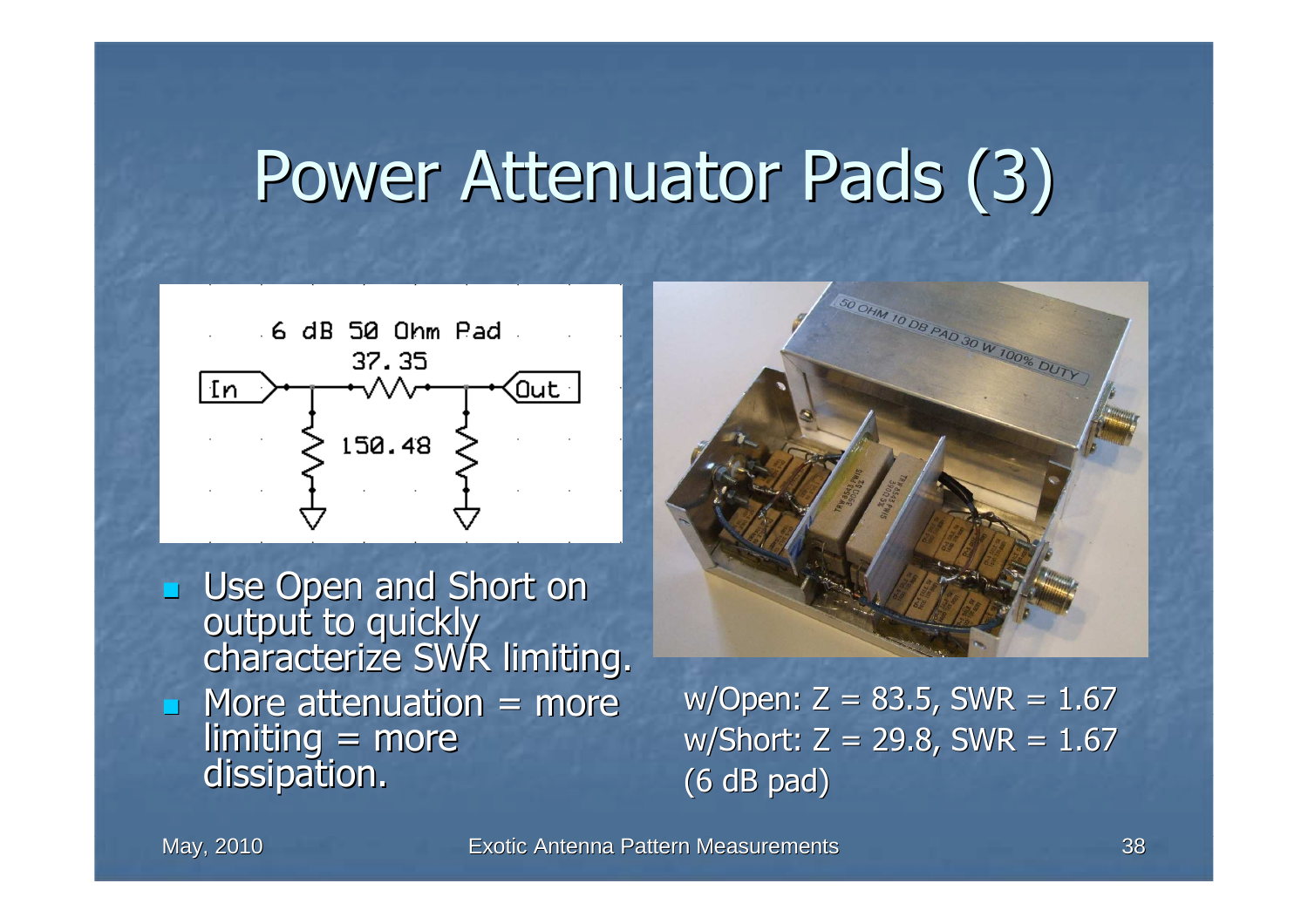# Power Attenuator Pads (80m)

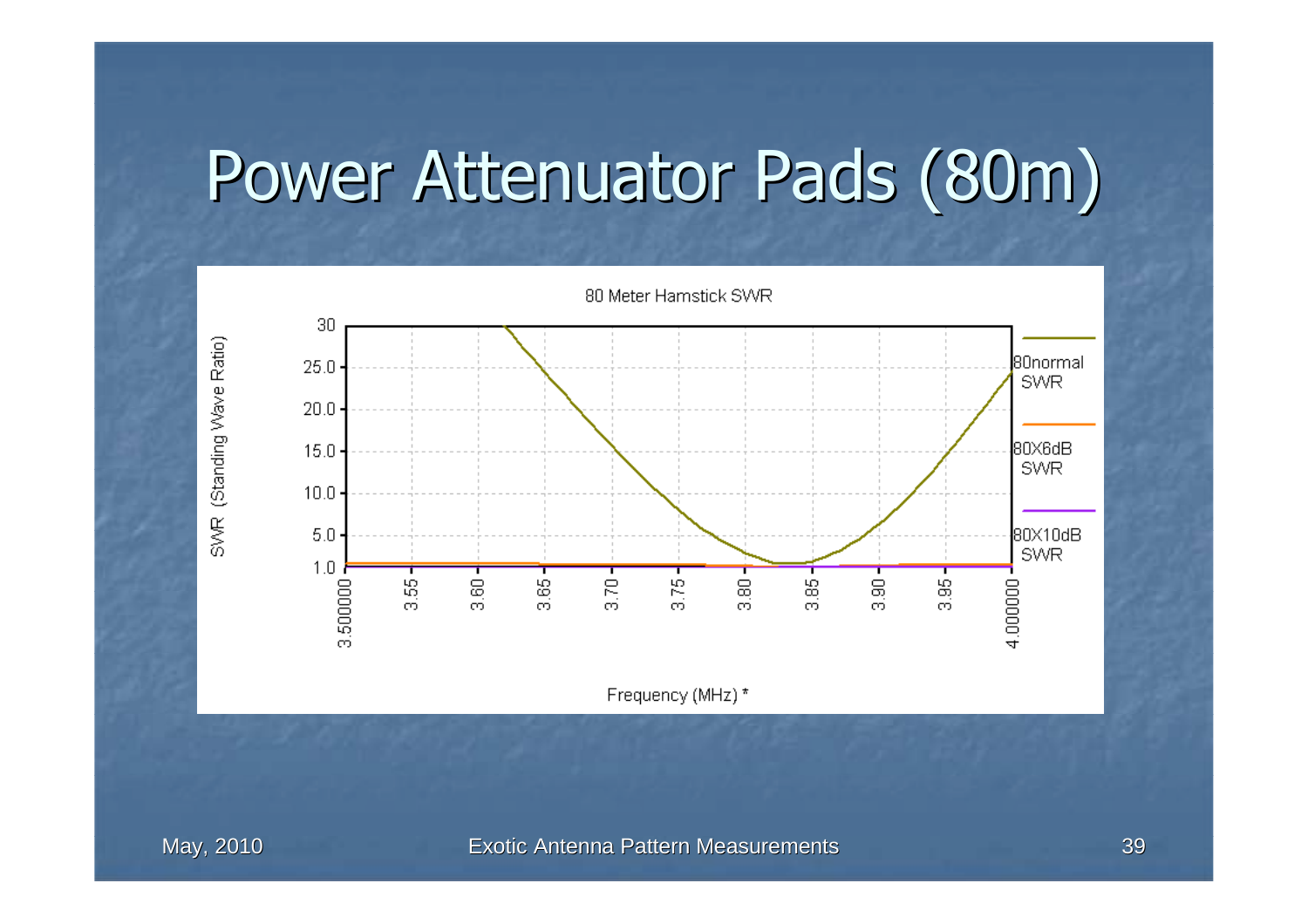# Power Attenuator Pads (80m)

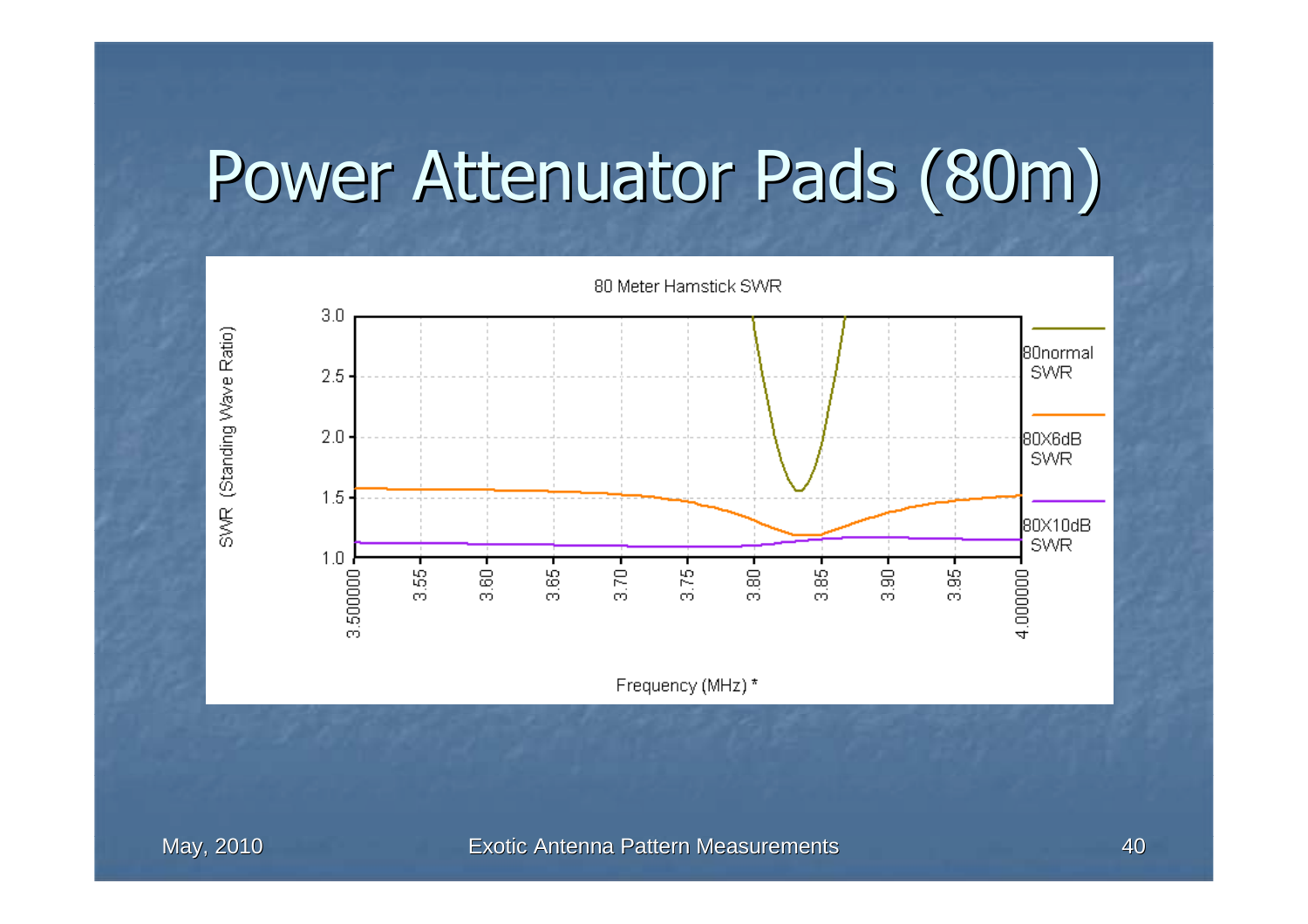# Power Attenuator Pads (160m)

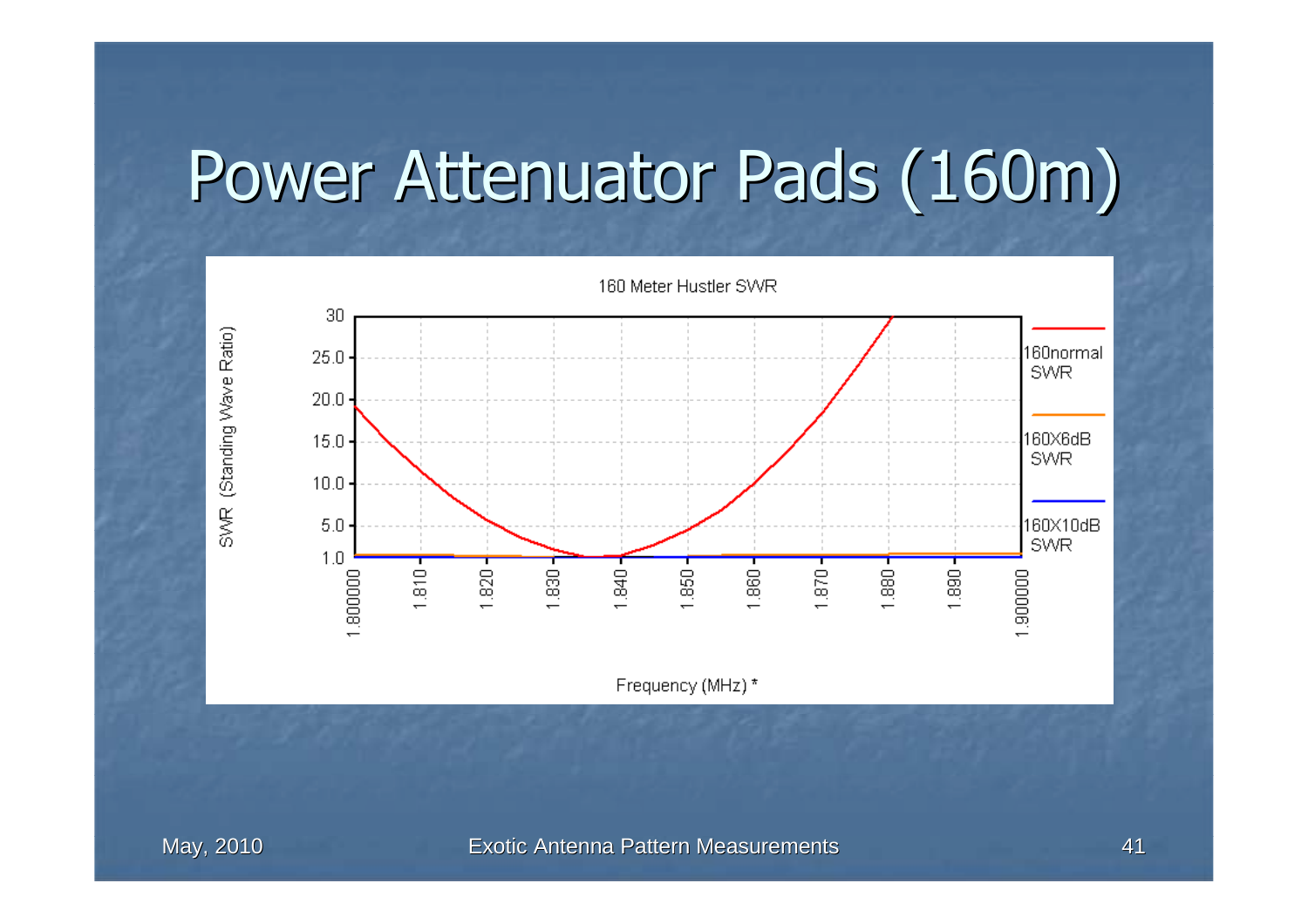# Power Attenuator Pads (160m)



May, 2010